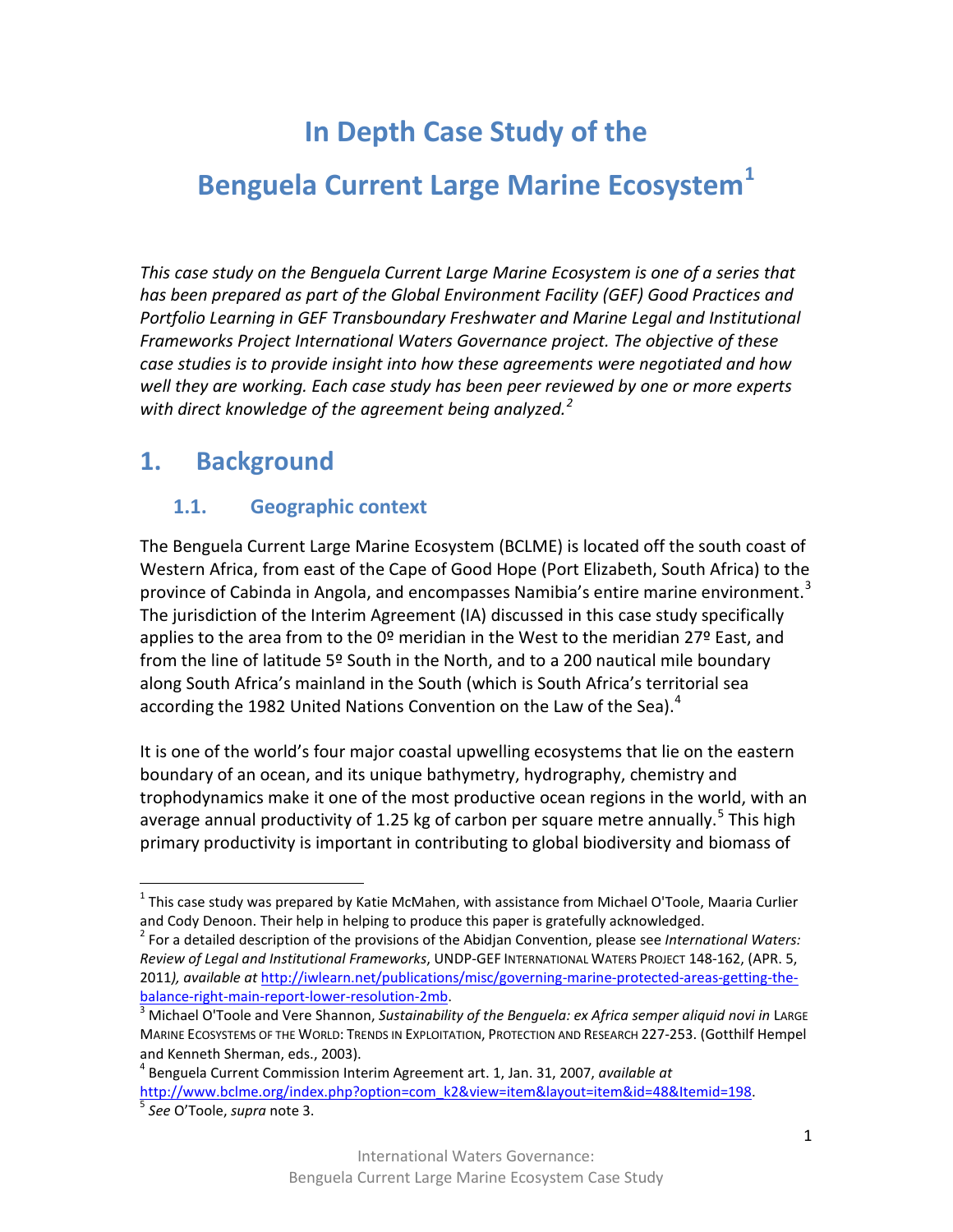zooplankton, fish, sea birds, and marine mammals. Near-shore and shelf areas of the BCLME also hold rich deposits of precious mineral deposits, including diamonds, and oil and gas reserves.<sup>[6](#page-1-0)</sup>

The principle upwelling centre is located near Lüderitz, Namibia, which creates a natural divide between the differently functioning North and South systems, in which the main upwelling seasons are out of phase. These systems vary seasonally depending on atmospheric pressure systems and dominant wind directions. Additional spatial and temporal variability occurs inter-annually with the occurrence of major events, and decadal changes alter the species composition and water temperature over time. This species and environmental variability, in combination with the BCLME's crucial location on the "global ocean climate conveyor belt" of thermohaline circulation (where warm water passes into the Atlantic) makes it particularly vulnerable to climate change.<sup>[7](#page-1-1)</sup> Figure 1 depicts the geography and ocean currents of the region.

<span id="page-1-0"></span> $6$  Id.

<span id="page-1-1"></span><sup>7</sup> *The Changing State of the Benguela Current Large Marine Ecosystem: Expert Workshop on Climate*  Change and Variability and Impacts Thereof in the BCLME Region, 15-16 May 2007, Background Document (10 Nov. 2010) (on file with author).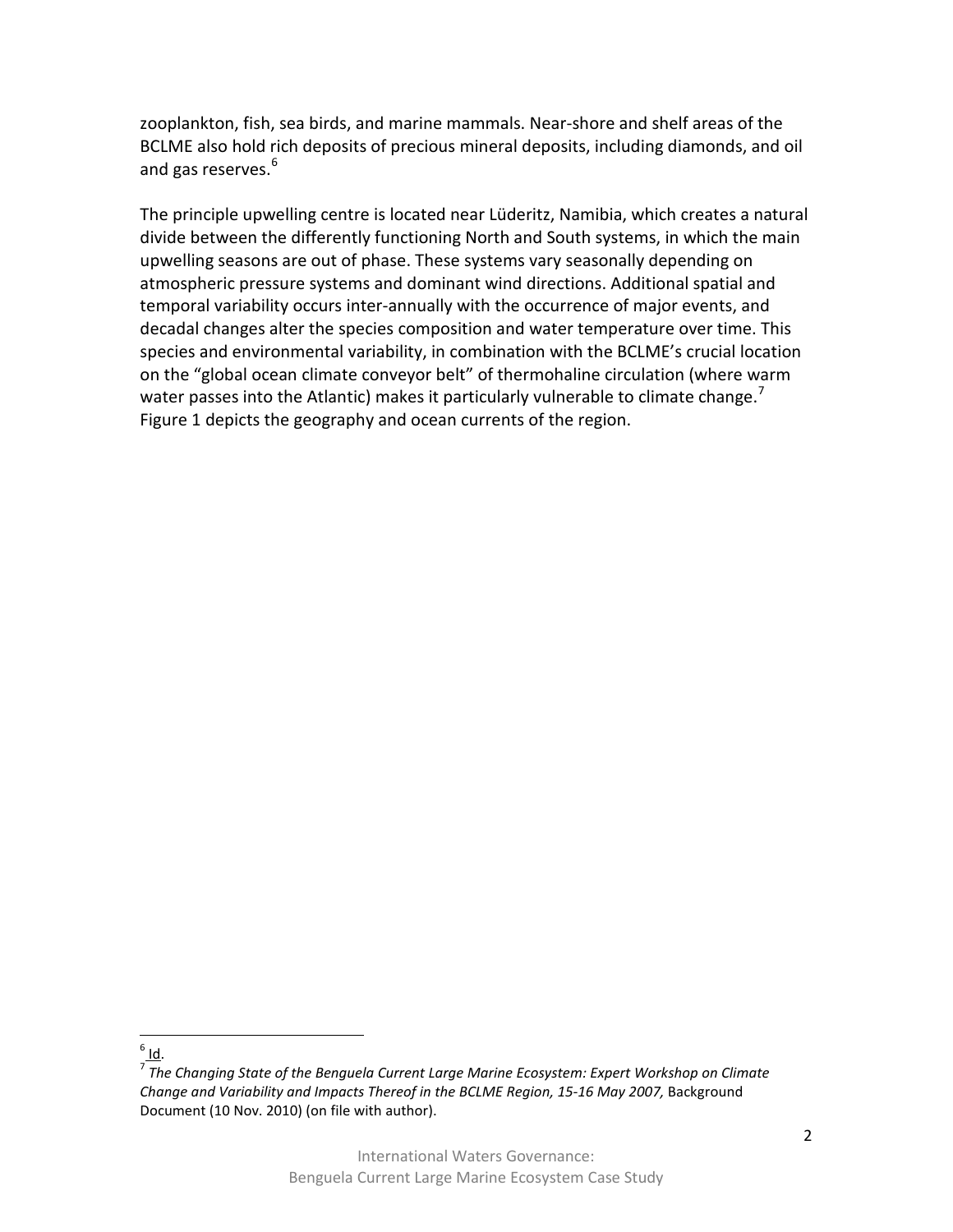



### **1.2. Socio-Political context**

Angola, Namibia, and South Africa have a history of European colonization, which has resulted in diverse ethnic populations, and little regard for indigenous peoples and natural ecosystems. Different European influences (Dutch, English, German, and Portuguese) on the nations have resulted in varying laws and management systems, and an overall absence of interagency and inter-ministerial frameworks. The explosion of foreign fishing fleets in the '60s and '70s (essentially imperialism by first world countries) resulted in liberation struggles and civil disputes. Furthermore, population migration to the coast as result of civil wars caused localized pressure on marine

<span id="page-2-0"></span><sup>8</sup> *See* O'Toole, *supra* note 3.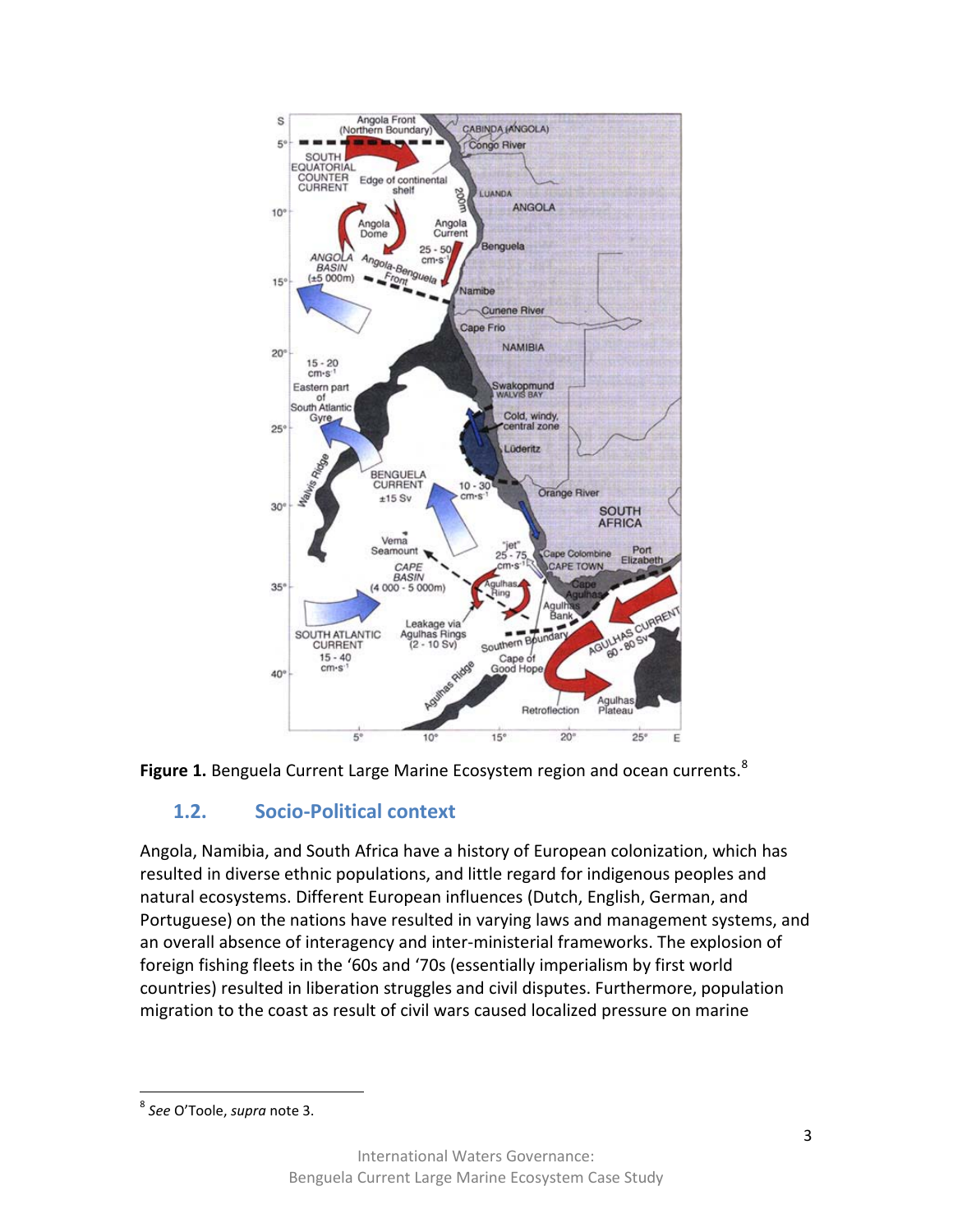resources, such as the destruction of mangroves and coastal forests, and severe pollution in some areas.<sup>[9](#page-3-0)</sup>

As shown in Table 1 based on the UN Human Development Index (HDI), these countries are part of a developing region, and there is an overall capacity gradient (with respect to infrastructure and development) from south to north.<sup>[10](#page-3-1)</sup> Namibia gained independence from South Africa in 1990, and now has a stable multi-party parliamentary democracy.[11](#page-3-2),[12](#page-3-3) Angola gained independence from Portugal in 1975, followed by an intense civil war and political unrest until the ceasefire in 2002. A weak, fragmented legal system and prolonged humanitarian problems exist as a legacy of the long war.<sup>[13](#page-3-4)</sup> Most refugees have returned to Angola, although there is some history of tension with Namibia over refugees who fled to Namibian soils.

| <b>Nation</b>   | HDI<br>Rank* | <b>GNI per</b><br>capita (\$) | Life Expectancy at<br><b>Birth (years)</b> | <b>Mean Years of Schooling</b><br>(of Adults) (years) |
|-----------------|--------------|-------------------------------|--------------------------------------------|-------------------------------------------------------|
| Namibia         | 105          | 6,323.1                       | 62.1                                       | 7.4                                                   |
| South<br>Africa | 110          | 9,812.1                       | 52.0                                       | 8.2                                                   |
| Angola          | 146          | 4,941.2                       | 48.1                                       | 4.4                                                   |

**Table 1.** Human development statistics for the Benguela Current nations.<sup>[14](#page-3-5)</sup>

\*Ranking based on 169 nations

<span id="page-3-0"></span><sup>9</sup> United Nations Development Programme [UNDP], *BCLME Program - Transboundary Diagnostic Analysis* (Oct. 1999) [hereinafter UNDP, *BCLME Transboundary Diagnostic Analysis*], *available at* [http://projects.csg.uwaterloo.ca/inweh/display.php?ID=4186.](http://projects.csg.uwaterloo.ca/inweh/display.php?ID=4186)

<span id="page-3-1"></span> $\overline{10}$  Id.

<span id="page-3-2"></span><sup>11</sup> Klaus Dierks, *Chronology of Namibian Independence*, Namibia Library of Dr. Klaus Dierks (2 Jan. 2005), *available at* [http://www.klausdierks.com/FrontpageMain.html.](http://www.klausdierks.com/FrontpageMain.html)

<span id="page-3-3"></span><sup>&</sup>lt;sup>12</sup> Anton Bösl and Nico Horn, eds., The INDEPENDENCE OF THE JUDICIARY IN NAMIBIA, (Windhoek: Macmillan Education Namibia, 2008), *available at* [http://www.kas.de/namibia/en/publications/15058/.](http://www.kas.de/namibia/en/publications/15058/)

<span id="page-3-4"></span><sup>13</sup> U.S. Department of State: Bureau of African Affairs, *Background Note: Angola*, 3 Sept. 2010, *available at* http://www.state.gov/outofdate/bgn/angola/153748.htm (last accessed 25 Nov. 2010).<br><sup>[14](http://www.state.gov/outofdate/bgn/angola/153748.htm)</sup> UNITED NATIONS DEVELOPMENT PROGRAMME [UNDP], HUMAN DEVELOPMENT REPORT 2010: THE REAL WEALTH OF

<span id="page-3-5"></span>NATIONS: PATHWAYS TO HUMAN DEVELOPMENT (2010).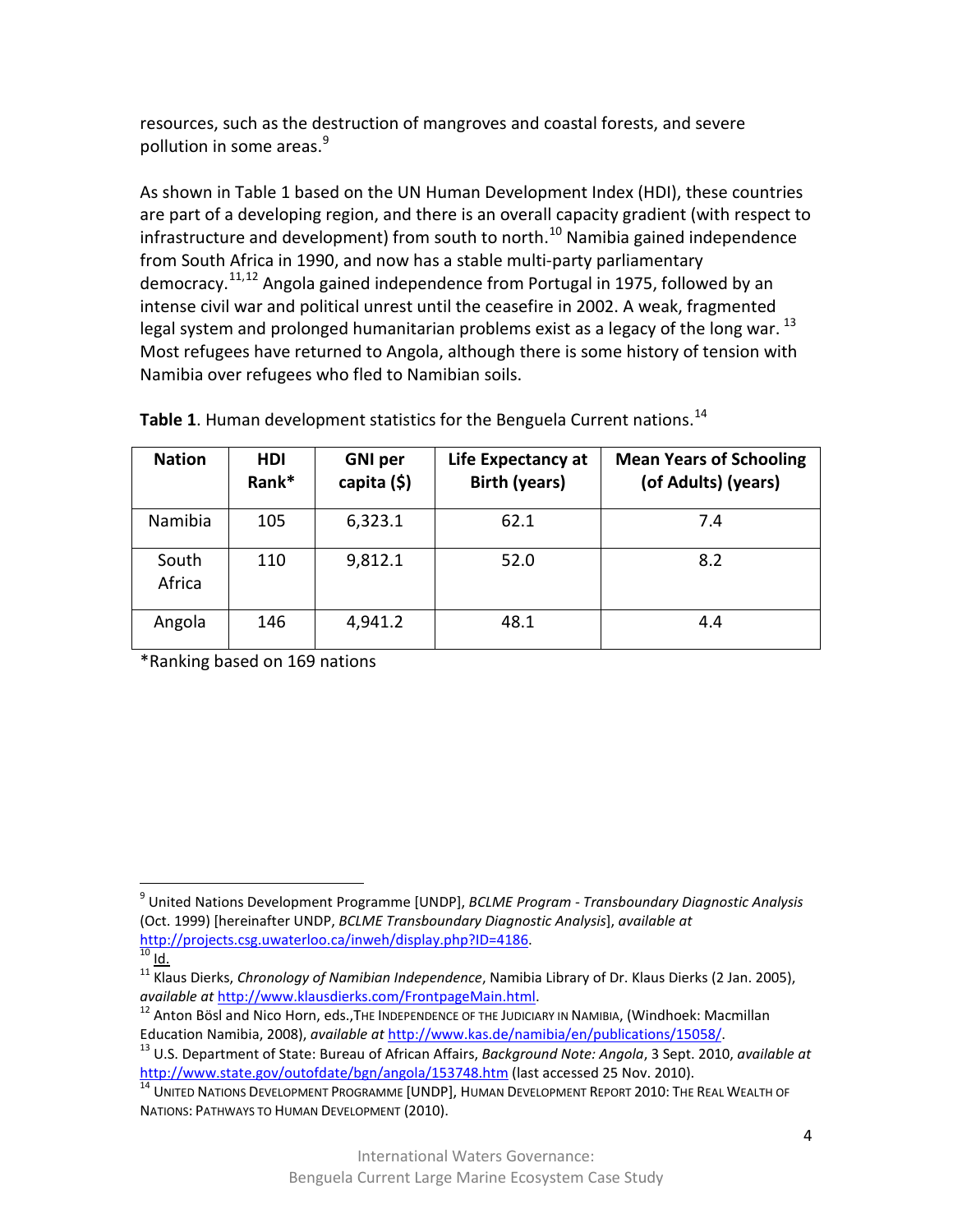# **1.3. Economic context***[15](#page-4-0)***,***[16](#page-4-1)*

The resources of the BCLME waters are important components in the economies of Angola, Namibia, and South Africa. Much of the coastline is still pristine by global standards (enabling significant tourism in some areas), yet in other areas, industrial pollution, near-shore activities, and poorly planned or managed developments have caused rapid degradation of vulnerable coastal habitats. Overfishing of pilchard and anchovy led to the collapse of the South African and Namibian fishing industries in the 1960s and 1970s. Hake overfishing (largely by foreign fleets) significantly depleted stocks, leading to the creation of 200-mile exclusive economic zones for South Africa (1977) and Namibia (1990). In Namibia, mining is the most important productive sector (responsible for 20% of their GDP), and the recent decrease in onshore diamond mining has been compensated for by increases in offshore operations. Fishing of over 20 commercially important species is the second highest export earner in the economy. The Kadu Gas Field, which is now being exploited, is the only significant resource found in active gas exploration.

In Angola, oil, diamond mining, and fishing are the most important industries. They are the second largest oil producer in Africa, and this provides 70% of the country's GDP, and 90% of exports. The fishing and seafood industry, which has a large artisanal component, provides half of the animal protein for the country.

In South Africa, gas and oil prospecting has been increasing and resulted in discoveries of sources that are starting to be exploited. There has been an increased emphasis on offshore diamond mining. While the fishing industry yields less that 1 % of South Africa's GDP, it supports approximately 26,000 people and is especially important in the social economy of the Western Cape.

## **1.4. Historical context**

In 1971, the International Commission for South East Atlantic Fisheries Convention was implemented for the economic zones surrounding Angola, Namibia, and South Africa, It failed, however, due to a lack of compliance and enforcement mechanisms, and Namibia did not rejoin the convention when it gained independence.<sup>[17](#page-4-2)</sup> Yet, other

<span id="page-4-0"></span><sup>&</sup>lt;sup>15</sup> Claire Attwood, Benguela Current Large Marine Ecosystem: The LME Framework, DLIST: DISTANCE LEARNING & INFORMATION SHARING TOOL, [http://webcache.googleusercontent.com/search?q=cache:4enLJ-](http://webcache.googleusercontent.com/search?q=cache:4enLJ-Ctm88J:archive.iwlearn.net/www.dlist-benguela.org/index.php%40option%3Dcom_content%26task%3Dview%26id%3D107%26Itemid%3D57+Claire+Attwood+%2B+BENGUELA+CURRENT+LARGE+MARINE+ECOSYSTEM:+THE+LME+FRAMEWORK&cd=2&hl=en&ct=clnk&gl=ca&client=safari)[Ctm88J:archive.iwlearn.net/www.dlist-](http://webcache.googleusercontent.com/search?q=cache:4enLJ-Ctm88J:archive.iwlearn.net/www.dlist-benguela.org/index.php%40option%3Dcom_content%26task%3Dview%26id%3D107%26Itemid%3D57+Claire+Attwood+%2B+BENGUELA+CURRENT+LARGE+MARINE+ECOSYSTEM:+THE+LME+FRAMEWORK&cd=2&hl=en&ct=clnk&gl=ca&client=safari)

[benguela.org/index.php%40option%3Dcom\\_content%26task%3Dview%26id%3D107%26Itemid%3D57+Cl](http://webcache.googleusercontent.com/search?q=cache:4enLJ-Ctm88J:archive.iwlearn.net/www.dlist-benguela.org/index.php%40option%3Dcom_content%26task%3Dview%26id%3D107%26Itemid%3D57+Claire+Attwood+%2B+BENGUELA+CURRENT+LARGE+MARINE+ECOSYSTEM:+THE+LME+FRAMEWORK&cd=2&hl=en&ct=clnk&gl=ca&client=safari) [aire+Attwood+%2B+BENGUELA+CURRENT+LARGE+MARINE+ECOSYSTEM:+THE+LME+FRAMEWORK&cd=2](http://webcache.googleusercontent.com/search?q=cache:4enLJ-Ctm88J:archive.iwlearn.net/www.dlist-benguela.org/index.php%40option%3Dcom_content%26task%3Dview%26id%3D107%26Itemid%3D57+Claire+Attwood+%2B+BENGUELA+CURRENT+LARGE+MARINE+ECOSYSTEM:+THE+LME+FRAMEWORK&cd=2&hl=en&ct=clnk&gl=ca&client=safari) <u>&hl=en&ct=clnk&gl=ca&client=safari</u> [\(](http://webcache.googleusercontent.com/search?q=cache:4enLJ-Ctm88J:archive.iwlearn.net/www.dlist-benguela.org/index.php%40option%3Dcom_content%26task%3Dview%26id%3D107%26Itemid%3D57+Claire+Attwood+%2B+BENGUELA+CURRENT+LARGE+MARINE+ECOSYSTEM:+THE+LME+FRAMEWORK&cd=2&hl=en&ct=clnk&gl=ca&client=safari)last visited Dec. 12, 2010).<br><sup>[16](http://webcache.googleusercontent.com/search?q=cache:4enLJ-Ctm88J:archive.iwlearn.net/www.dlist-benguela.org/index.php%40option%3Dcom_content%26task%3Dview%26id%3D107%26Itemid%3D57+Claire+Attwood+%2B+BENGUELA+CURRENT+LARGE+MARINE+ECOSYSTEM:+THE+LME+FRAMEWORK&cd=2&hl=en&ct=clnk&gl=ca&client=safari)</sup> RASHID USSIF SUMAILA ET AL., MANAGEMENT OF SHARED HAKE STOCKS IN THE BENGUELA MARINE ECOSYSTEM, FAO

<span id="page-4-1"></span>Corporate Document Repositor*y* [hereinafter SUMAILA, MANAGEMENT OF SHARED HAKE STOCKS]*, available at* [http://www.fao.org/docrep/006/y4652e/y4652e0c.htm.](http://www.fao.org/docrep/006/y4652e/y4652e0c.htm)

<span id="page-4-2"></span><sup>17</sup> A. Jackson, *The Convention on the Conservation and Management of Fishery Resources in the South East Atlantic Ocean 2001: An Introduction*, INTERNATIONAL JOURNAL OF MARINE AND COASTAL LAW, 17 (2002), 33-77.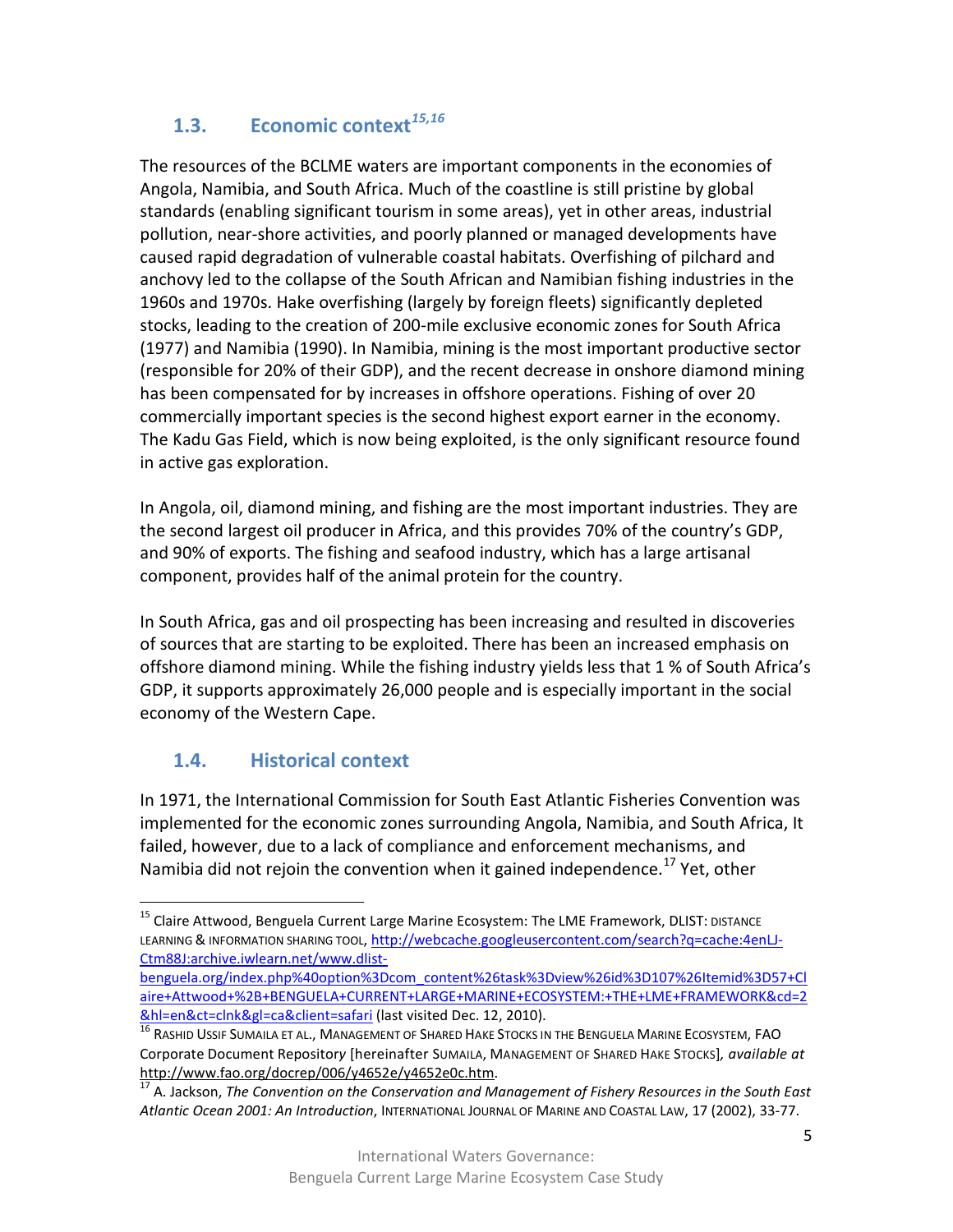national initiatives to ratify or accede to international agreements related to BCLME conservation demonstrate an era of cooperation. An extensive list of these is available in Annex I.

In addition to cooperating on these international conventions and agreements, the BCLME has cooperated with other LMEs as part of GOOS (Global Ocean Observing System)-Africa.<sup>[18](#page-5-0)</sup> Angola, Namibia, and South Africa are also all members of the Southern Africa Development Community (SADC). Created in 1992 to further regional development and integration (including fisheries), the SADC is composed of 14 states, including the 8 states that make up the entire African coastline, and thus has an important role in facilitating transboundary management. The SADC developed a Programme of Action (POA), which included a Regional Fisheries Information Systems Project, a Policy Harmonization project, and a Monitoring Control and Surveillance of Fishing Activities Project (MCS). Their goal to develop binding regional policy frameworks was evident in the 2002 Protocol on Fisheries (which was signed by all 14 states) that outlines a commitment to shared stocks management and provides a binding policy framework against which individual or collaborative actions by member states can be monitored.<sup>[19](#page-5-1)</sup>

# **1.5. Development of the BCLME Programme***[20](#page-5-2)***,***[21](#page-5-3)*

In 1995, the Namibian Ministry of Fisheries and Resources held a workshop and seminar on "Fisheries Resource Dynamics in the BCLME Ecosystem" in collaboration with the German Organization for Technical Co-operation, the Norwegian Agency for Development and Cooperation, and the Intergovernmental Oceanographic Commission of UNESCO. A major regional initiative that evolved from this meeting was BENEFIT (Benguela Environment Fisheries Interaction Training). Adopted by the SADC POA in 1996, and launched in 1997 by the BCLME nations (South Africa, Namibia, and Angola) and foreign partners, its goal was to enhance the scientific capacity necessary for the sustainable utilization of BCLME resources. Two main objectives were to improve understanding of ecosystem dynamics and linkages to resource utilization, and build human and material capacity for marine science and technology in Angola, Namibia, and South Africa.<sup>[22](#page-5-4)</sup>

A second initiative discussed at the workshop and seminar- the BCLME Programme- was started following the success of regional collaboration on BENEFIT, and recognition of progress been made in sustainable management of other large marine ecosystems. The goal of the BCLME Programme was to improve structures and capacities of Angola,

<span id="page-5-0"></span><sup>18</sup> GLOBAL OBSERVING SYSTEMS INFORMATION CENTER (GOSIC), *GOOS-Africa Program Overview*, GOSIC.ORG (Dec. 3 2010), [http://gosic.org/goos/GOOS-AFRICA-program-overview.htm.](http://gosic.org/goos/GOOS-AFRICA-program-overview.htm)

<span id="page-5-1"></span><sup>19</sup> SUMAILA, MANAGEMENT OF SHARED HAKE STOCKS, *supra* note 16.

<span id="page-5-2"></span><sup>20</sup> UNDP, *BCLME Transboundary Diagnostic Analysis, supra* note 10.

<span id="page-5-3"></span><sup>21</sup> *See* O'Toole, *supra* note 3.

<span id="page-5-4"></span><sup>22</sup> SUMAILA, MANAGEMENT OF SHARED HAKE STOCKS, *supra* note 16.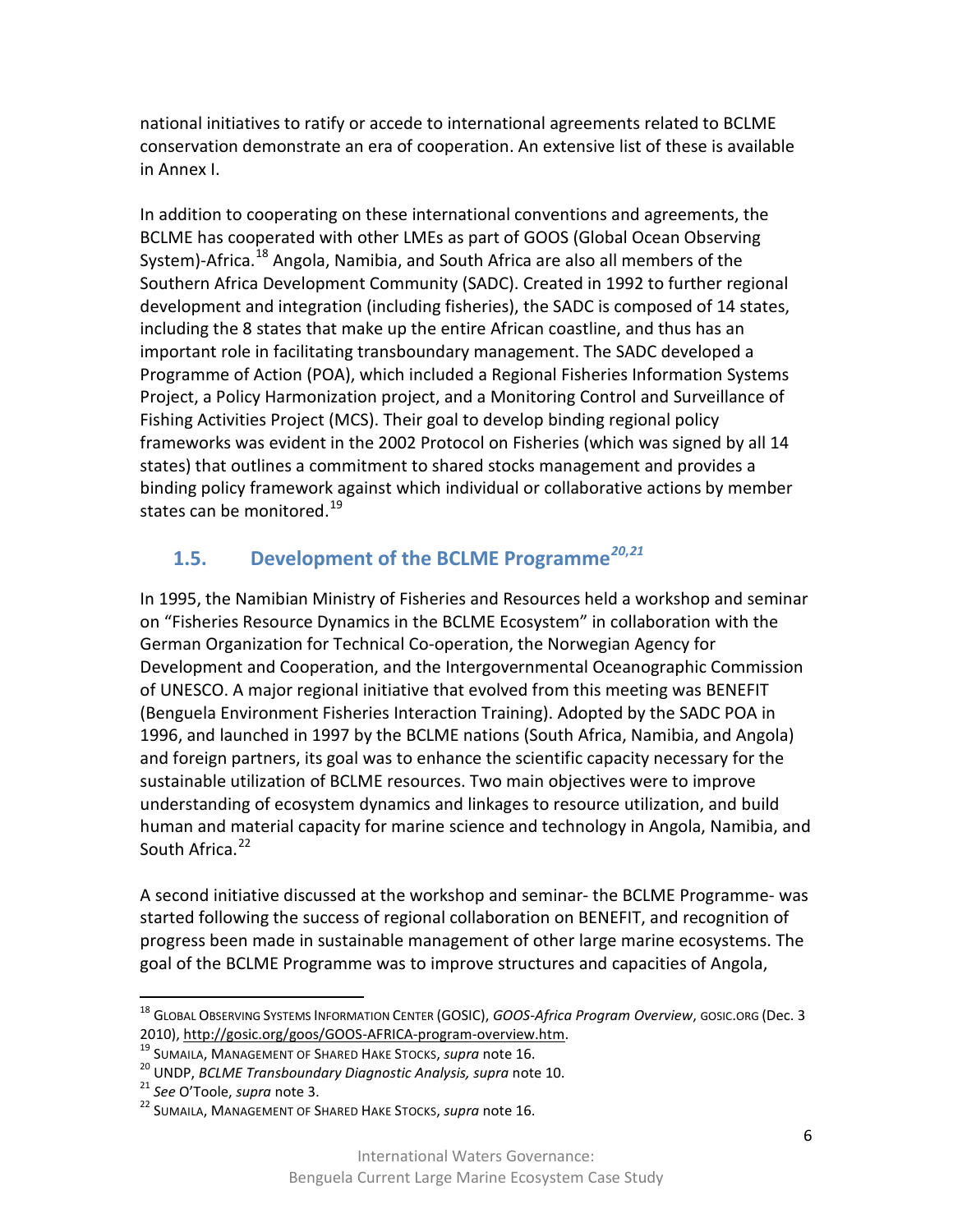Namibia, and South Africa, and enable mechanisms to address BCLME environmental issues. Funded by the Global Environment Fund (GEF) through the International Waters Portfolio of the United Nations Development Programme (UNDP), the three BCLME nations, and other sources (including BENEFIT), key BCLME issues, their root causes, and necessary remedial actions were identified. This was done through wide stakeholder participation, and planning workshops that involved local and international experts.

The First Regional BCLME Workshop was held in Cape Town in 1998, and had 100 participants, including regional and international experts and stakeholders representing a cross-section of public and private sectors in the three BCLME nations. An independent international facilitator moderated the workshop. Issues and constraints in BCLME management, and corresponding potential solutions were identified. A work plan that included the creation of six Thematic Reports on key issues was developed. $^{23}$  $^{23}$  $^{23}$ 

The Second Regional BCLME Workshop was held Okahanjo, near Windhoek, Namibia, in 1999. The 40 participants were international LME experts and regional BCLME experts representing the main stakeholders. The Thematic Reports were reviewed, and the outputs from the First Workshop synthesized. A draft Transboundary Diagnostic Analysis (TDA) was written, and a Strategic Action Plan (SAP) was developed, along with a finalized work plan for BCLME project implementation. The resultant three main transboundary issues identified were:

- 1. Sustainable management and utilization of living resources
- 2. Assessment of environmental variability, ecosystem impacts, and improvement of predictability
- 3. Maintenance of ecosystem health and management of pollution

A close associate of other UNDP-GEF funded marine initiatives and the SADC, the Programme implementation phase began in 2002. An activity centre was established in each of the three nations to develop and implement projects; by January 2007, 75 projects were created and actualized by a variety of parties including government institutions, universities, private consultants and the Regional Marine Science and Training Programme. One of the main goals of the BCLME Programme was to create a Benguela Current Commission that would produce annual assessments and ecosystem reports, provide advice on marine resource harvest and other sustainable resource use issues (especially fisheries), and manage the BCLME as a whole.<sup>[24](#page-6-1)</sup>

<span id="page-6-0"></span><sup>23</sup> UNDP, *BCLME Transboundary Diagnostic Analysis, supra* note 10.

<span id="page-6-1"></span> $^{24}$  Id.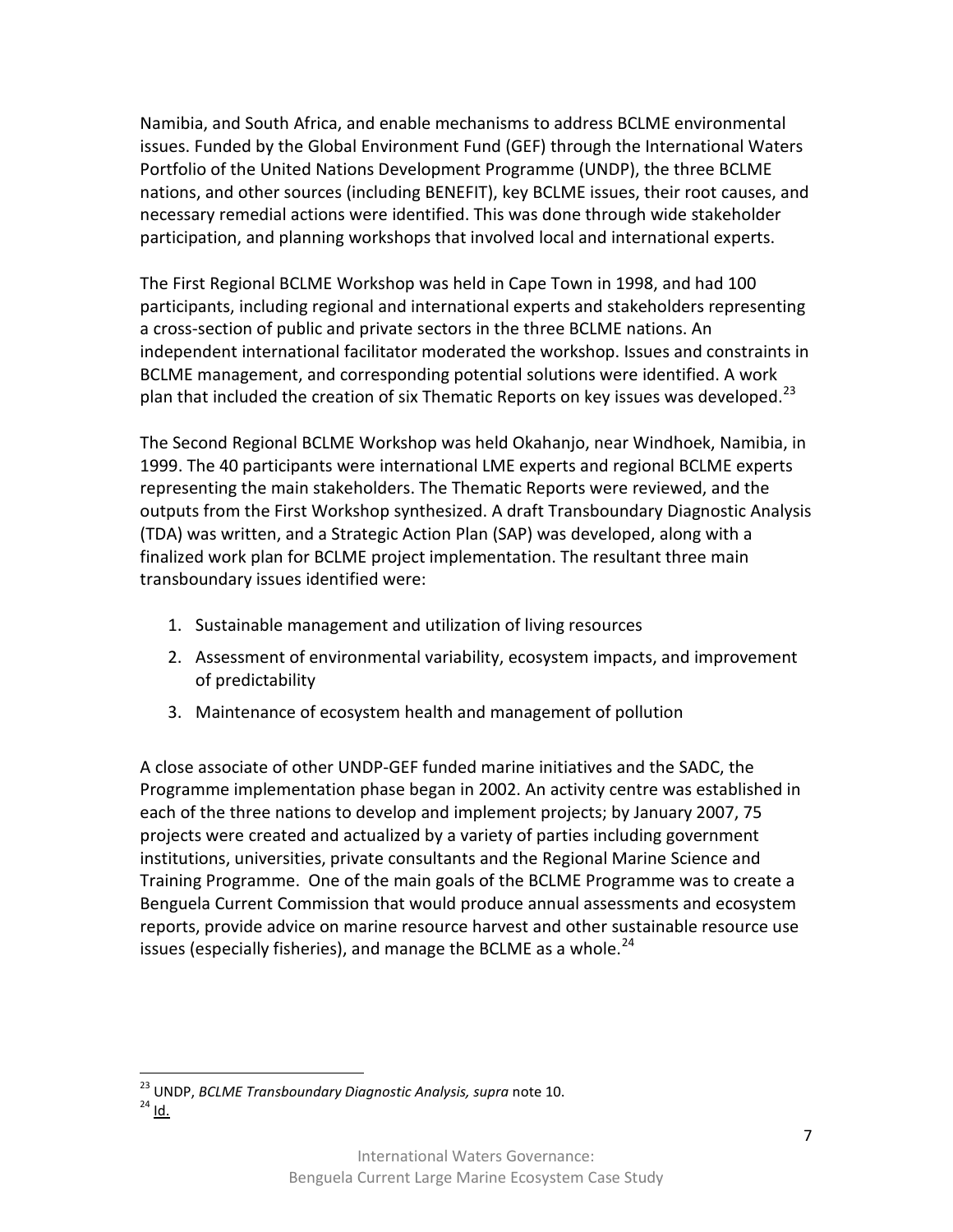# **2. Negotiation of the Agreement**

# **2.1. Development of the Agreement**

The development of the Benguela Current Commission Interim Agreement (IA) resulted from the identification of common problems, as well as the need to share expertise, build capacity, and develop collective approaches to ensure sustainability.<sup>[25](#page-7-0)</sup> Many of the problems required scientific investigation and common management actions because changes affect the ecosystem as a whole. Management was fragmented, and there was a lack of human and infrastructure capacity. Through the objectives and actions of the BCLME Programme, and other initiatives in the region discussed above, the need for a harmonized legal and policy objectives, and binding framework was recognized.<sup>[26](#page-7-1)</sup>

## **2.2. Negotiation process**

#### *Description of the process leading up to negotiations*

As discussed previously, Angola, Namibia, and South Africa exhibited high levels of cooperation before the development of the IA, and shared a common goal of sustainable and responsible use of marine resources. Their accountability to this was enshrined in national legislation and international obligations with various international institutions they are party to. $27$  Projects implemented, such as BENEFIT and the BCLME Programme were driven by the region for the region and stimulated further collaboration. The BCLME Programme acted as the main mechanism for writing the IA, because the SAP, which the three BCLME nations endorsed in 2001, contains specific policy and management actions, which includes the establishment of a Benguela Current Commission.<sup>[28](#page-7-3)</sup> A willingness to share expertise and facilities with more disadvantaged parts of the region existed, but the GEF funding helped expedite the process.<sup>[29](#page-7-4)</sup> In addition, a form of signed agreement between the countries was necessary in order for the GEF to consider further funding of the institutional arrangement of the Benguela Current Commission (BCC) after the initial funding phase ended in 2008.<sup>[30](#page-7-5)</sup>

Additional support for the creation of a BCC came from an external economic study, completed by the researchers at the University of British Columbia, which found that it made good financial sense to move towards cooperative management. They recommended that an Interim BCC be developed on a modest scale, to allow for

<span id="page-7-0"></span><sup>25</sup> *See* O'Toole, *supra* note 3.

<sup>26</sup> UNDP, *BCLME Transboundary Diagnostic Analysis, supra* note 10.

<span id="page-7-2"></span><span id="page-7-1"></span><sup>27</sup> SUMAILA, MANAGEMENT OF SHARED HAKE STOCKS, *supra* note 16.

<span id="page-7-3"></span><sup>28</sup> Attwood, *Supra* note 15.

<span id="page-7-4"></span><sup>29</sup> UNDP, *BCLME Transboundary Diagnostic Analysis, supra* note 10.

<span id="page-7-5"></span> $30$  Personal Communication with Michael O'Toole (4 Jan. 2011) (on file with the author).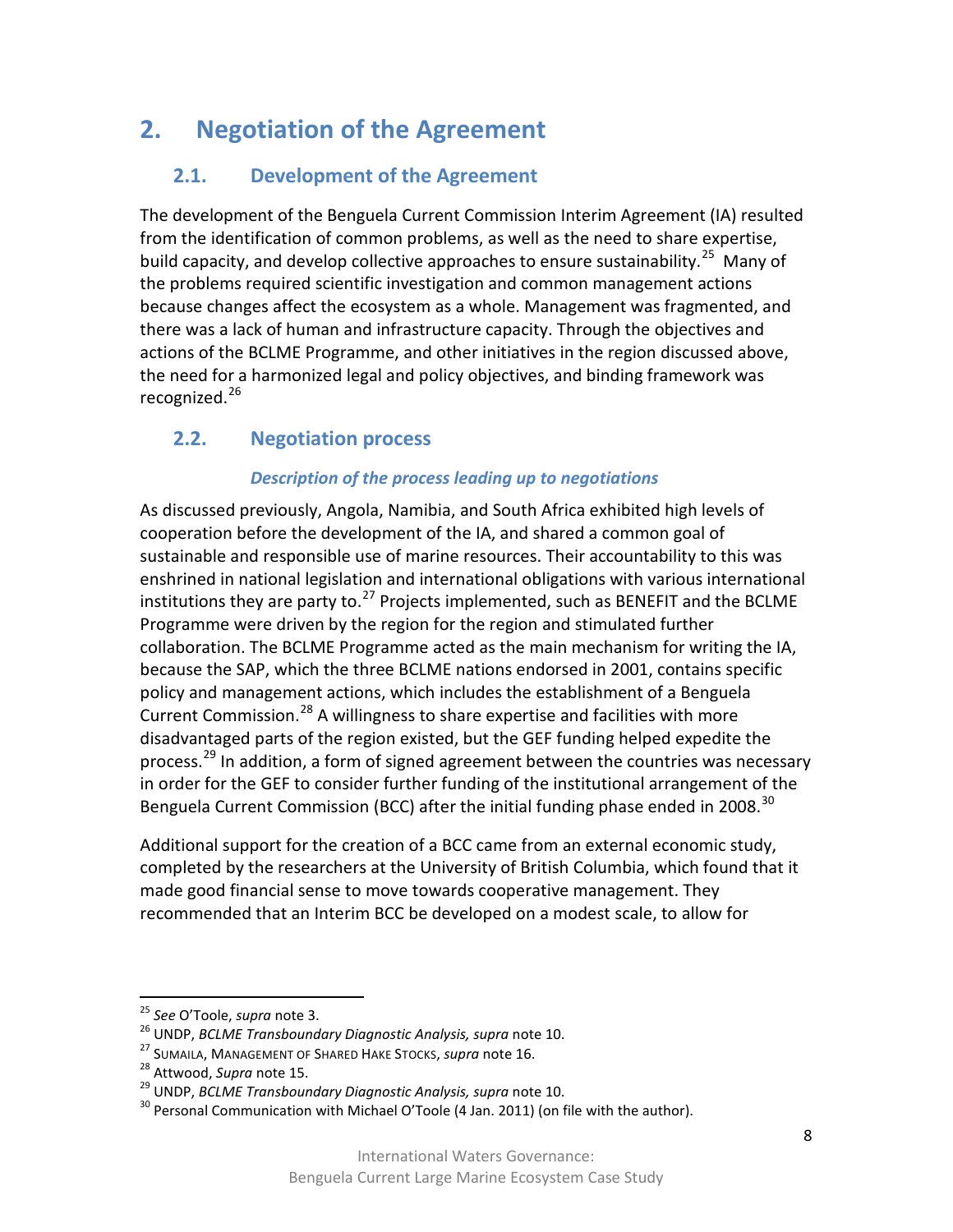learning, to build mutual trust, and to develop mechanisms for long-term sustainable funding.<sup>[31](#page-8-0)</sup>

Similarly the document *Institutional Study regarding the establishment of a regional organization to promote integrated management and sustainable use of the BCLME* prepared by EnAct International found that the existing governance systems for marine resource management in the three nations had gaps and were not adequate for an ecosystem approach to BCLME protection and sustainable use.<sup>[32](#page-8-1)</sup> The study recommended the establishment of a management oriented BCC composed of a Ministerial Conference (to determine policy), a Joint Management Board (to coordinate SAP development), and three Joint Management Committees with working groups, as well as a research body from a restructured BENEFIT.

#### *Description of the negotiation process*

Past projects, programmes, and output documents outlined the needs and requirements for establishing a regional marine resources committee or intergovernmental organization for the BCLME.<sup>[33](#page-8-2)</sup> The drafting process was guided by a group of senior officials from the three BCLME nations.<sup>[34](#page-8-3)</sup> In addition, an environmental lawyer from Cape Town who was familiar with GEF International Waters programmes was contracted to draft a simple agreement between the countries that could act as an IA until a negotiation process for a legally binding convention could be completed at a later date. The lawyer used the SAP in order to create a discussion document, the draft form of which was circulated to the BCLME Steering Committee for discussion, comments, and suggestions for improvement. After it was felt that the key components were included in the document, a special meeting was held with representatives from the Attorney generals offices of the three BCLME nations, who (facilitated by the lawyer) reviewed the document in detail. The document was then amended and the Programme Steering Committee further discussed the draft agreement. A final meeting with the Programme Steering Committee and legal representatives from the South Africa, Namibia, and Angola was held to finalize the draft document, which was then

<span id="page-8-0"></span><sup>31</sup> USSIF RASHID SUMAILA ET AL., BENGUELA CURRENT COMMISSION (BCC) ECONOMIC STUDY (Vancouver: Fisheries Economics Research Unit, Fisheries Centre, University of British Columbia 2005), *available at* [http://earthmind.net/marine/docs/bcc-economic-study.pdf.](http://earthmind.net/marine/docs/bcc-economic-study.pdf)<br><sup>[32](http://earthmind.net/marine/docs/bcc-economic-study.pdf)</sup> Cormac Cullinan ET AL., Institutional Study regarding the Establishment of a regional organization to

<span id="page-8-1"></span>PROMOTE INTEGRATED MANAGEMENT AND SUSTAINABLE USE OF THE BCLME (2005), *available at* 

<span id="page-8-2"></span>[http://www.dlist.org/document-library/institutional-study-regarding-the-0. 33](http://www.dlist.org/document-library/institutional-study-regarding-the-0) Mick O'Toole, *First moves towards a Benguela Current Commission*, BENGUELA CURRENT NEWS, July 2004, at 1-2. *available at* <http://archive.iwlearn.net/www.bclme.org/www.bclme.org/>

<sup>(</sup>follow "Read the latest newsletter of the BCLME Programme" hyperlink; then follow "BCLME Programme Newsletter. Issue 2" hyperlink) (last visited Nov. 29, 2010).

<span id="page-8-3"></span><sup>34</sup> Mick O'Toole, *BCLME Programme looks ahead to a second phase*, BENGUELA CURRENT NEWS *,* July 2006, at 1-2 *available at* <http://archive.iwlearn.net/www.bclme.org/www.bclme.org/>

<sup>(</sup>follow "Read the latest newsletter of the BCLME Programme" hyperlink; then follow "BCLME Programme Newsletter. Issue 4" hyperlink) (last visited Nov. 29, 2010).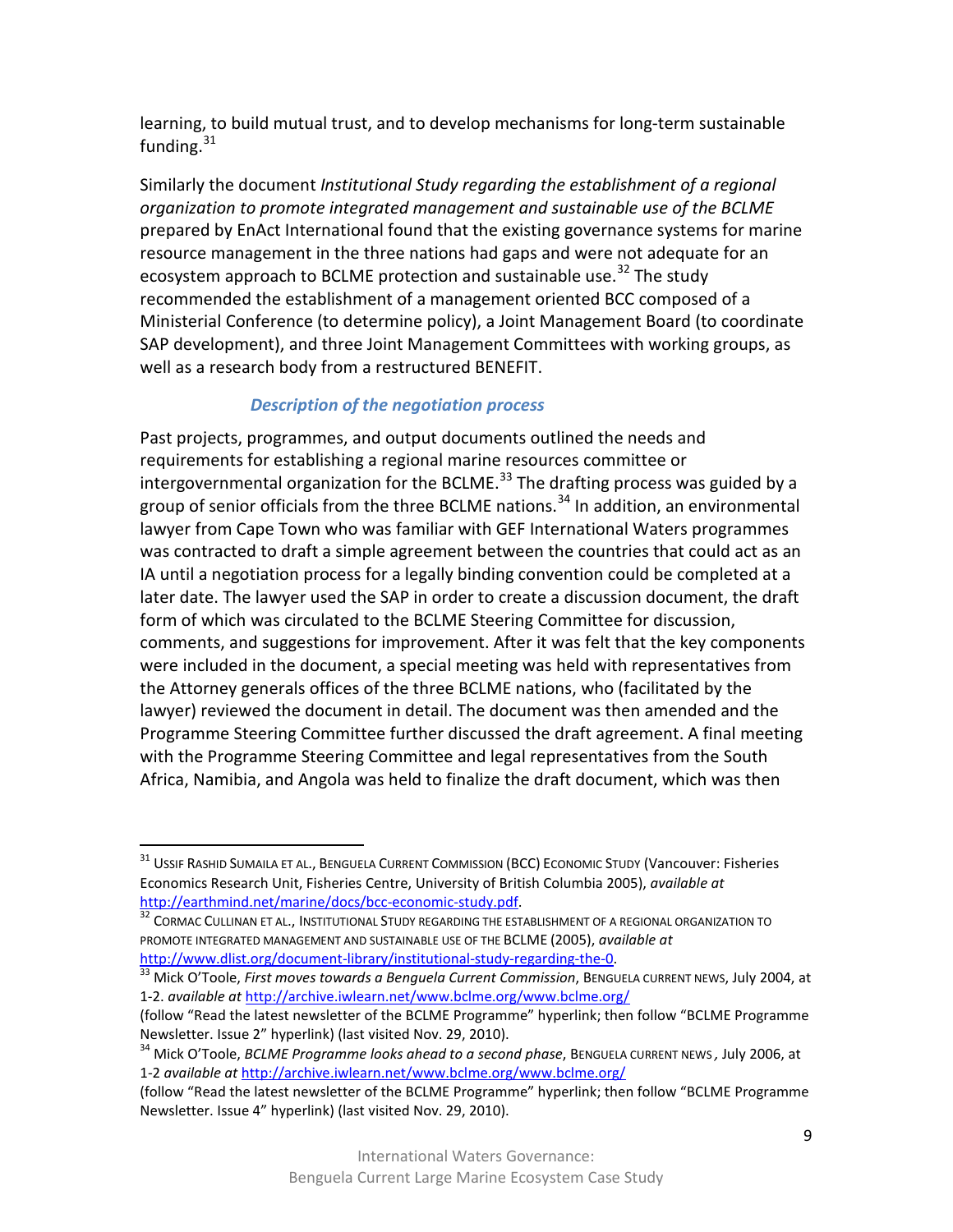sent to the Attorney generals' office of each country for an additional detailed examination and comments before being signed by the Ministers.<sup>[35](#page-9-0)</sup>

#### *Description of the substance of the negotiations*

There was generally little difficulty with acceptance of the draft, although some interministerial differences within the countries threatened the signing of the IA at times. For example, there was some internal controversy in South Africa whether the Ministry of Environment and Tourism or the Ministry of Mines and Energy would represent the Government in signing the document. Furthermore, there was also disagreement between the lawyer and the Permanent Secretary of the Ministry of the Environment and Tourism from Namibia on some minor changes in the wording of the text. It was one of the most serious problems encountered because the Permanent Secretary refused to have his Minister sign the IA unless the text of one of the clauses was altered. Eventually, a Namibian UNDP representative persuaded the Permanent Secretary to agree with the IA wording.  $36<sup>36</sup>$  $36<sup>36</sup>$ 

Ultimately, the Minister of Environment and Tourism from South Africa, and the Minister of Environment and Tourism, the Minister of Fisheries and Marine Resources, and the Minister of Mines and Energy from Namibia, the signed the IA on 29 August 2006. Three months later, on 31 January 2007, when the Angolan legal department had ensured appropriate translation of the document into Portuguese, the Minister of Fisheries, Minister of Urbanisation and the Environment, and the Minister of Petroleum from Angola signed the document.<sup>[37](#page-9-2)</sup>

<span id="page-9-1"></span><span id="page-9-0"></span><sup>&</sup>lt;sup>35</sup> Personal Communication with Michael O'Toole, (4 Jan. 2011)(on file with the author).  $36$  Id.

<span id="page-9-2"></span><sup>37</sup> Benguela Current Commission Interim Agreement, Jan. 31, 2007 *available at* [http://www.bclme.org/index.php?option=com\\_k2&view=item&layout=item&id=48&Itemid=198.](http://www.bclme.org/index.php?option=com_k2&view=item&layout=item&id=48&Itemid=198)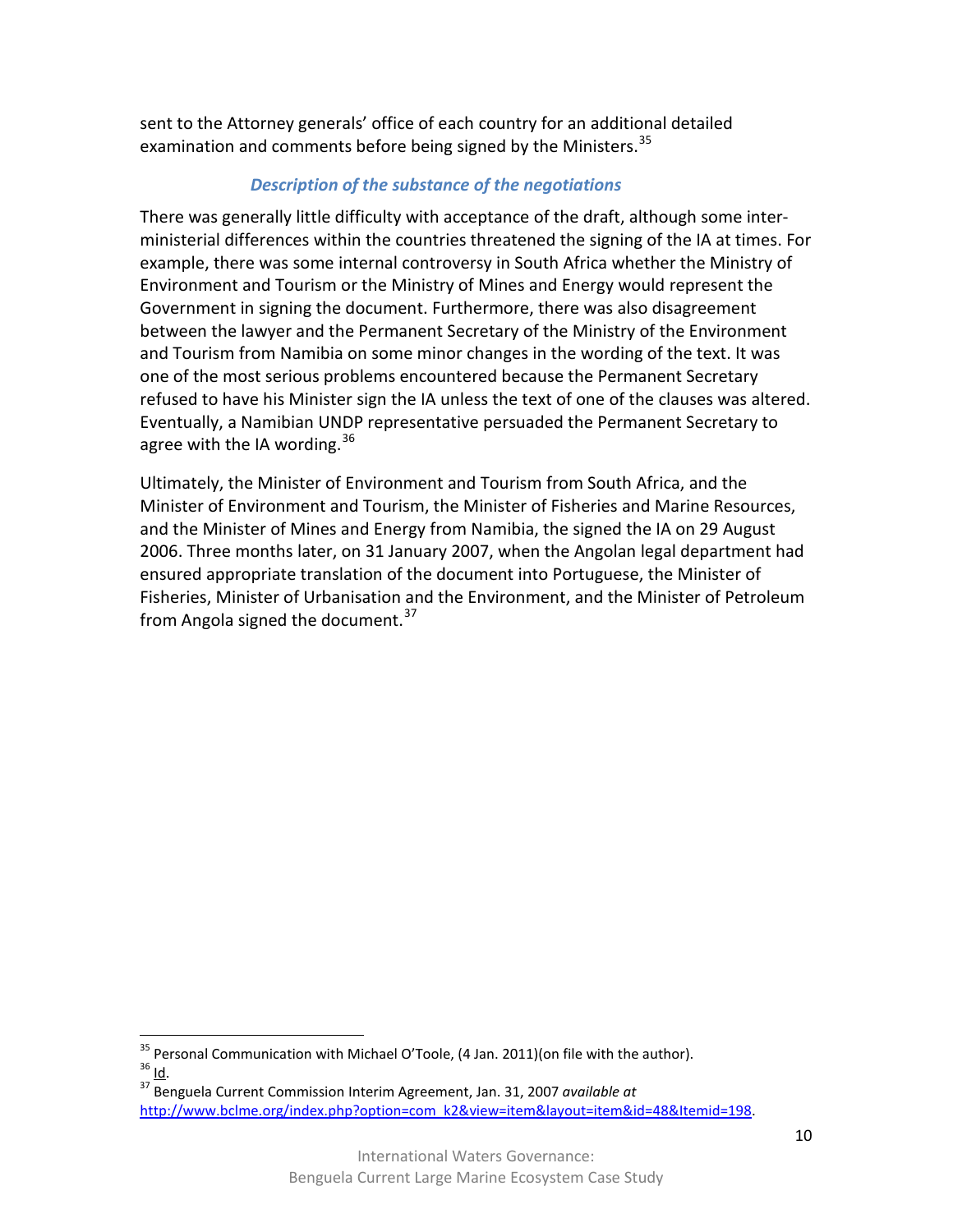# **3. The Agreement**

#### **3.1. Overview**

The objective of the IA, between the Government of the Republic of Angola, the Government of the Republic of Namibia, and the Government of the Republic of South Africa (the Contracting Parties), is to give effect to the Strategic Action Programme by establishing a Benguela Current Commission. This includes developing a formal institutional structure for co-operation among the nations to facilitate understanding, protection, conservation, and sustainable uses of the BCLME resources, and to further develop the objectives of the Strategic Action Plan.<sup>[38](#page-10-0)</sup>

#### *Dispute resolution*

In the event of a dispute between Contracting Parties regarding the interpretation or implementation of the Agreement, negotiation is the specified means of resolution. If the dispute cannot be settled through negotiation, a dispute resolution procedure will be agreed upon, and will potentially include jointly seeking third-party mediation. This third party may be a Contracting Party not involved in the dispute.<sup>[39](#page-10-1)</sup>

#### *Financing*

The Contracting Parties and donors are responsible for funding the BCC and the Contracting Parties will contribute equally, unless otherwise agreed upon.<sup>[40](#page-10-2)</sup>

#### *Data and information exchange*

Data and information are generated through the initiatives and actions of the Ecosystem Advisory Committee and the individual Contracting Parties. This information is disseminated through draft work and budget plans and annual reports created by the Ecosystem Advisory Committee.<sup>[41](#page-10-3)</sup> In addition, the Strategic Action Plan, which the IA is putting into effect, recommends the BCC create of an advisory group on information and data exchange.<sup>[42](#page-10-4)</sup> Decisions made by the Management Board, the Ministerial Conference, and the Contracting Parties are supported by the Ecosystem Advisory Committee, which provides them with the best available scientific, management, legal, and other information, as well as expert advice with respect to the sustainable use and development of BCLME resources. In addition, the Ecosystem Advisory Committee works to create mechanisms within the Contracting Parties to generate this expert

<span id="page-10-0"></span> $38$   $\underline{Id}$ .

 $39 \overline{1d}$ .

<span id="page-10-1"></span> $40 \overline{Id.}$ 

<span id="page-10-3"></span><span id="page-10-2"></span> $41 \over 1d.$ 

<span id="page-10-4"></span><sup>42</sup> United Nations Development Programme, *Strategic Action Programme: Integrated Management, Sustainable Development and Protection of the Bengeula Current Large Marine Ecosystem BCLME,* (1 Nov. 1999), *available at* [http://www.unep.org/AbidjanConvention/docs/BCLME\\_SAP.pdf](http://www.unep.org/AbidjanConvention/docs/BCLME_SAP.pdf) (last accessed 21 Nov. 2010).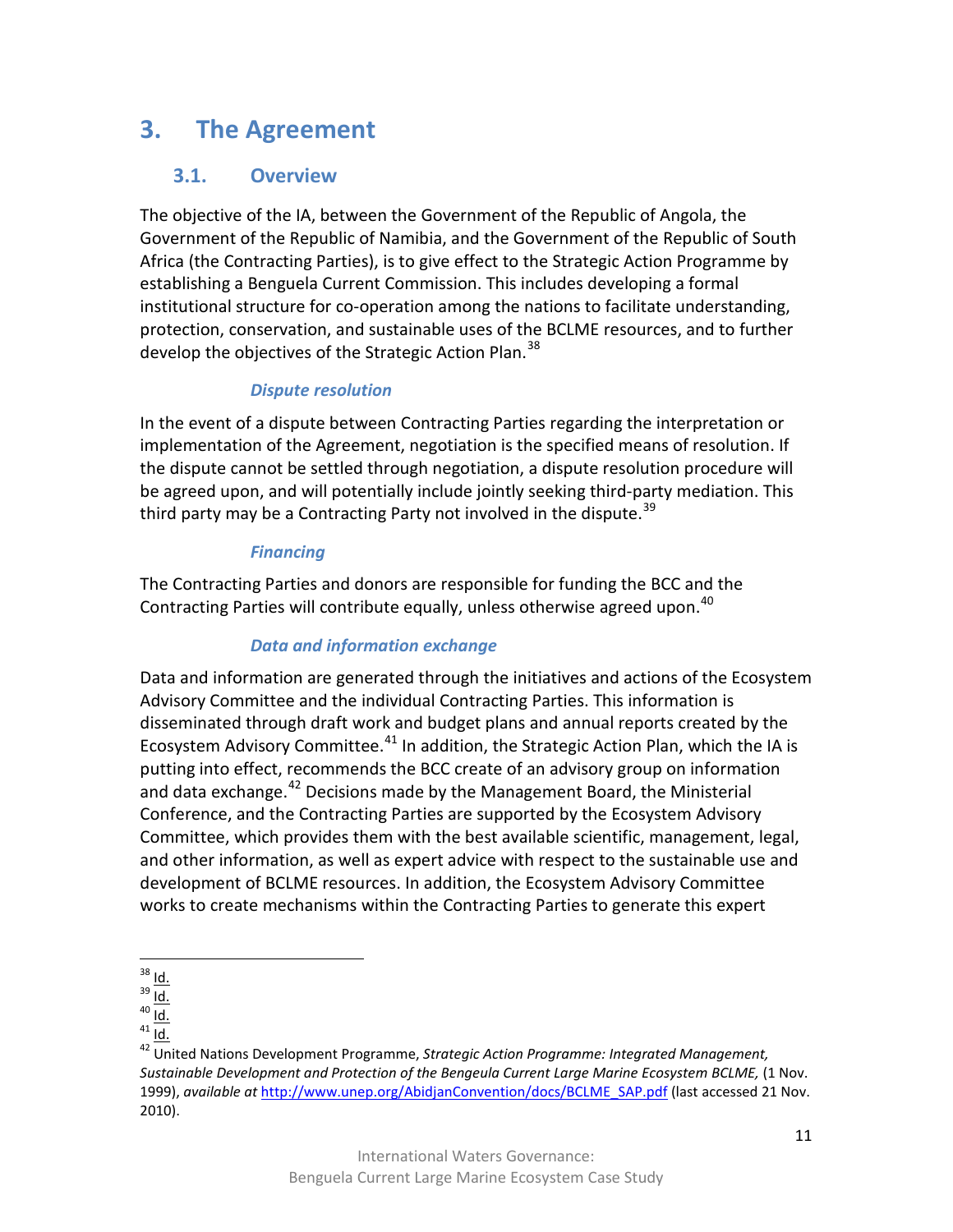advice on an ongoing basis.<sup>[43](#page-11-0)</sup> Continued research and monitoring the ecosystem will help identify necessary IA amendments in response to environmental or political changes.

#### *Flexibility of agreement*

Amendments may be proposed by any Contracting Party, and must be approved in writing by all of the Contracting Parties.<sup>[44](#page-11-1)</sup>

<span id="page-11-0"></span><sup>43</sup> Benguela Current Commission Interim Agreement art. 9, Jan. 31, 2007, *available at* [http://www.bclme.org/index.php?option=com\\_k2&view=item&layout=item&id=48&Itemid=198.](http://www.bclme.org/index.php?option=com_k2&view=item&layout=item&id=48&Itemid=198) [44](http://www.bclme.org/index.php?option=com_k2&view=item&layout=item&id=48&Itemid=198) Benguela Current Commission Interim Agreement art. 15, Jan. 31, 2007, *available at*

<span id="page-11-1"></span>[http://www.bclme.org/index.php?option=com\\_k2&view=item&layout=item&id=48&Itemid=198.](http://www.bclme.org/index.php?option=com_k2&view=item&layout=item&id=48&Itemid=198)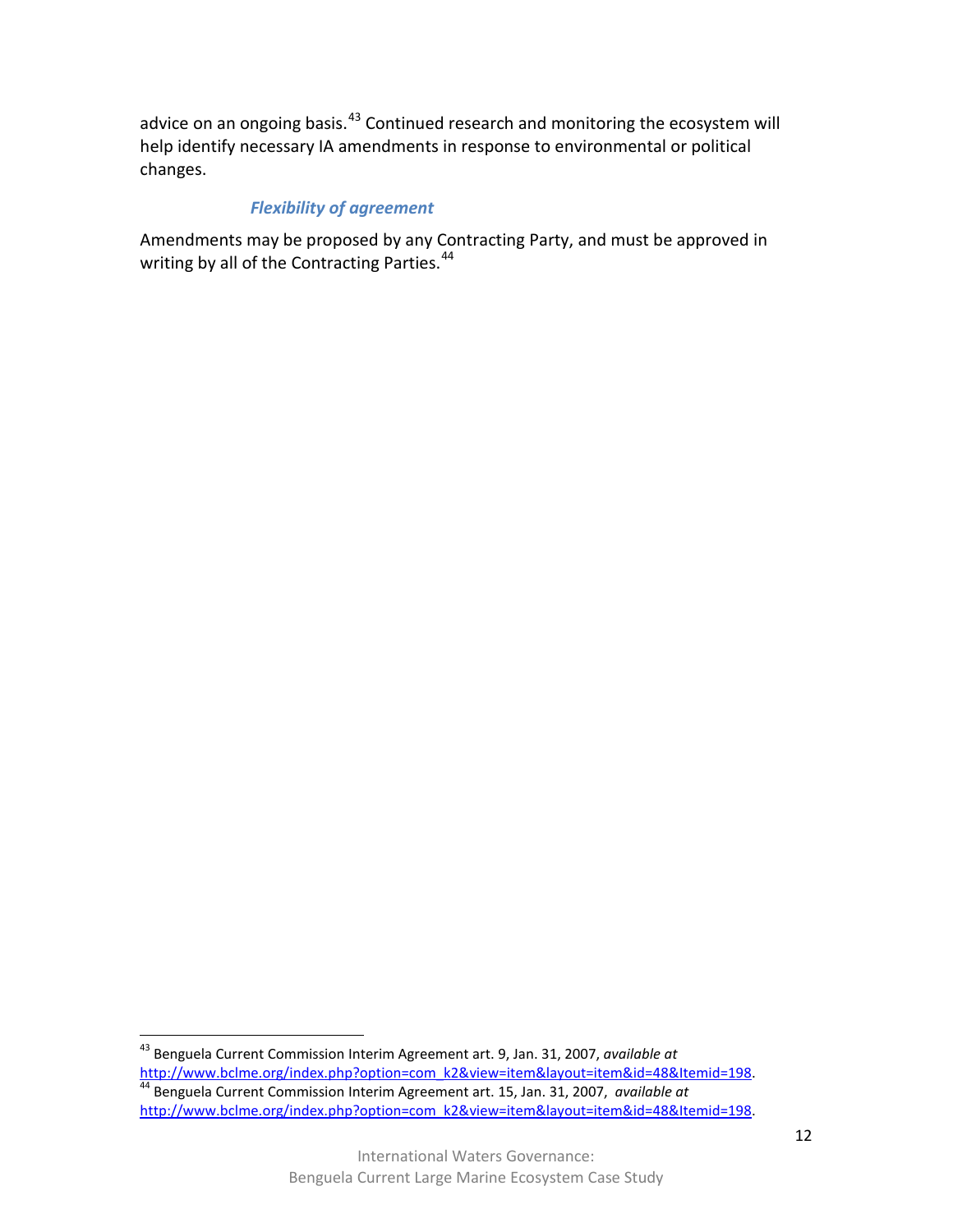# **4. Implementation and Monitoring**

# **4.1. Steps taken by parties to implement the Agreement**

The IA outlined certain steps that the parties must take. This includes the formation of a Ministerial Conference and appointment of an Executive Secretary, as well as formation of a Management Board, which was supposed to hold its first meeting before December 31, 2007, adopt rules and procedures for functioning, and determine the initial composition of the Ecosystem Advisory Committee and three Joint Management Committees.<sup>[45](#page-12-0)</sup> The Ecosystem Advisory Committee is required to submit annual budgets and work plans, and annual reports. The parties have successfully completed all of these specific steps.<sup>[46](#page-12-1)</sup>

The main goal of the IA was to implement the SAP, develop a comprehensive binding legal instrument for an ecosystem approach to conservation of the BLCME, and create methods for ongoing data collection and monitoring. The IA states that these goals should be completed by December 31, 2012. Important actions required for implementation include institutional support for effective transboundary management, the putting in place of legal and governance mechanisms, and realigning national policies, legislation, and operational practices of the three Benguela nations.<sup>[47](#page-12-2)</sup>

Towards these objectives, a project from 2007 to 2009, run by the UNDP with UNOPS as partners and funded by the GEF, was undertaken called Implementation of the Benguela Current LME Strategic Action Program for Restoring Depleted Fisheries and Reducing Coastal Resources Degradation (SAP-IMP).<sup>[48](#page-12-3)</sup> The Ecosystem Advisory Committee has implemented projects for increased scientific research, and projects to increase the abilities of the nations to share and collect data.<sup>[49](#page-12-4)</sup> The IBCC also joined the Regional Fisheries Body, and among the issues for discussion was sharing of effective methods for information dissemination to the public and other stakeholders.

Draft Terms of Reference were prepared for the legal team and consultant to draft the BCC Treaty (funded from the SAP-IMP budget). These terms of reference were

<span id="page-12-0"></span><sup>45</sup> Benguela Current Commission Interim Agreement, *available at* [http://www.bclme.org/index.php?option=com\\_k2&view=item&layout=item&id=48&Itemid=198.](http://www.bclme.org/index.php?option=com_k2&view=item&layout=item&id=48&Itemid=198)

<sup>&</sup>lt;sup>46</sup> Benguela Current Commission, available at [http://www.bclme.org](http://www.bclme.org/) (last visited May 18, 2012).

<span id="page-12-2"></span><span id="page-12-1"></span><sup>47</sup> Mick O'Toole, *The Benguela Current Commission*, BENGUELA CURRENT NEWS, July 2007, at 1-2, *available at* <http://archive.iwlearn.net/www.bclme.org/www.bclme.org/>

<sup>(</sup>follow "Read the latest newsletter of the BCLME Programme" hyperlink; then follow "BCLME Programme Newsletter. Issue 2" hyperlink) (last visited Nov. 30, 2010).

<span id="page-12-3"></span><sup>48</sup> United Nations Development Programme [UNDP], *UNDP Project Document: Implementation of the Benguela Current LME Strategic Action Programme for Restoring Depleted Fisheries and Reducing Coastal Resources Degradation*, *available* at [http://iwlearn.net/iw-projects/3305/project\\_doc/benguela-sap](http://iwlearn.net/iw-projects/3305/project_doc/benguela-sap-implementation-project-document-without-annexes/view)[implementation-project-document-without-annexes/view](http://iwlearn.net/iw-projects/3305/project_doc/benguela-sap-implementation-project-document-without-annexes/view) (last visited Nov. 30, 2010) [hereinafter UNDP,

<span id="page-12-4"></span>*Implementation of the Benguela Current LME Strategic Action Programme*].<br><sup>49</sup> Benguela Current Commission [BCC], *Ecosystem Advisory: EAC BCC Projects Under Implementation 2009 to 2012*, BENGUELA CURRENT COMMISSION*.*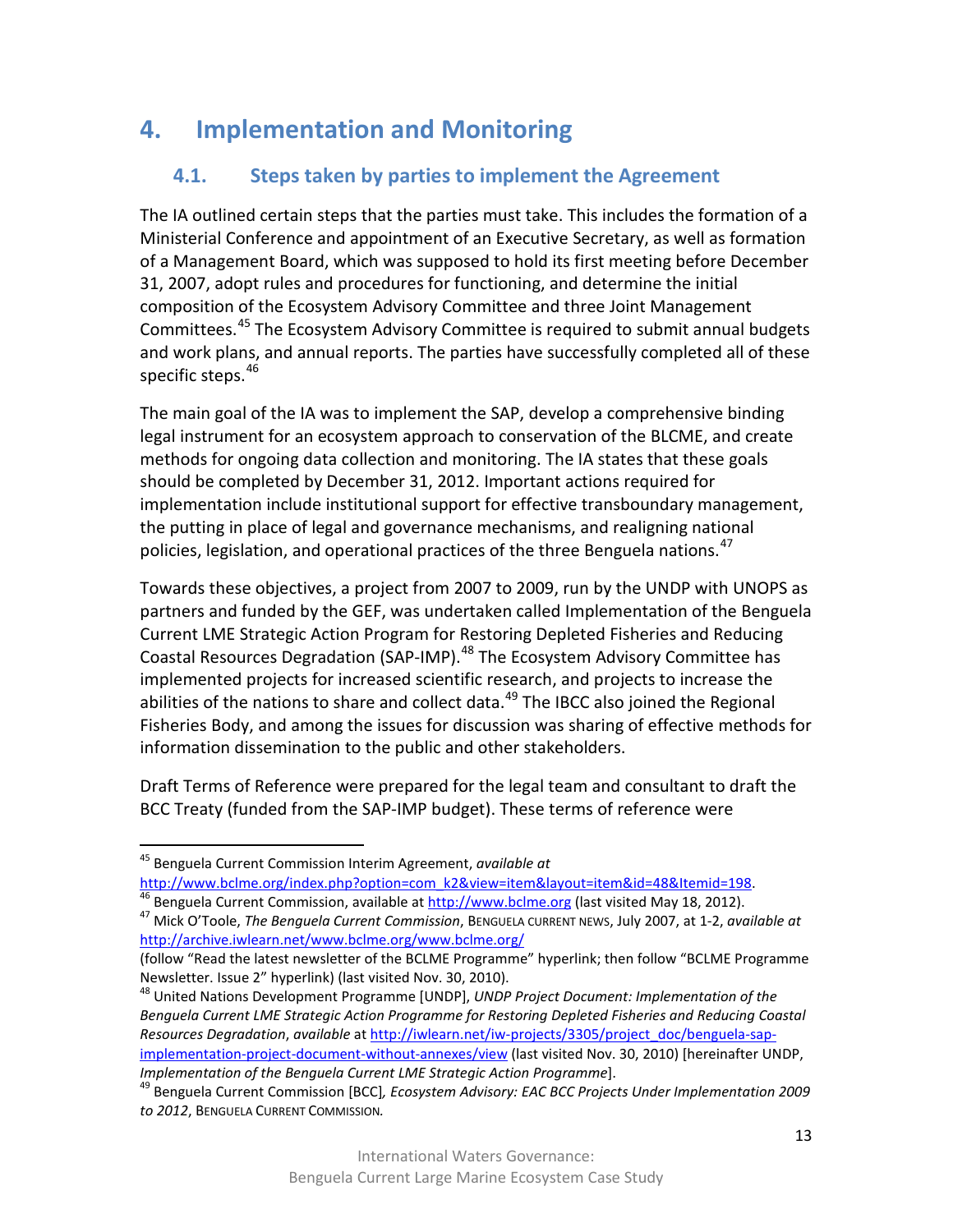circulated to the three BCLME nations for comments. Taking into consideration various options and the urgency of the matter, the Management Board identified and recommended that Mr. Terje Lobach, a Norwegian international legal expert be appointed to lead the drafting of the Convention.<sup>[50](#page-13-0)</sup> With support from the GEF and UNDP, in March 2010 a draft convention outline was distributed to the Management Board members, along with a tentative roadmap created for treaty negotiation.<sup>[51](#page-13-1)</sup> This roadmap is similar to that used in the negotiation of SEAFO (South East Atlantic Fisheries Organisation). During the second session of the Ministerial Conference of the BCC held on 2 September 2010 in Cape Town, the Ministers reaffirmed their commitment to the Convention process and its signature and ratification by December 2012. The first Regional BCC Convention Consultation and Negotiation meeting was scheduled from October 4-8, 2010 with participation from delegations from each country.<sup>[52](#page-13-2)</sup> In March 2011, eight ministers responsible for marine industries and the marine environment met to address administrative matters of the BCC and to monitor the progress of the drafting of the Convention text.<sup>[53](#page-13-3)</sup>

<span id="page-13-0"></span><sup>&</sup>lt;sup>50</sup> Extraordinary Meeting Minutes of the Benguela Current Commission Management Board and Ecosystem Advisory Committee (Nov. 25, 2009) (on file with the author.

<span id="page-13-1"></span><sup>&</sup>lt;sup>51</sup> Report of the 5<sup>th</sup> Meeting of BCC Management Board (June 2010) (on file with the author).<br><sup>52</sup> Angola, Namibia and South Africa meet to discuss a convention for the management of their oceans,

<span id="page-13-2"></span>DLIST: DISTANCE LEARNING & INFORMATION SHARING TOOL, Sept. 27, 2010, *available at* [http://www.dlist.org/group-discussion/message-board/press-release-benguela-current-convention-](http://www.dlist.org/group-discussion/message-board/press-release-benguela-current-convention-consultation-and)

<span id="page-13-3"></span>consultation-and (last visited Dec. 5, 2010).<br><sup>[53](http://www.dlist.org/group-discussion/message-board/press-release-benguela-current-convention-consultation-and)</sup> Benguela Current Commission [BCC], *Media release: Angola, Namibia and South Africa prepare to sign Benguela Convention*, DLIST: DISTANCE LEARNING & INFORMATION SHARING TOOL, April 15, 2011, *available at [http://www.dlist.org/group-discussion/general-discussion/media-release-angola-namibia-and-south](http://www.dlist.org/group-discussion/general-discussion/media-release-angola-namibia-and-south-africa-prepare-sign)[africa-prepare-sign](http://www.dlist.org/group-discussion/general-discussion/media-release-angola-namibia-and-south-africa-prepare-sign)* (last visited April 18, 2011).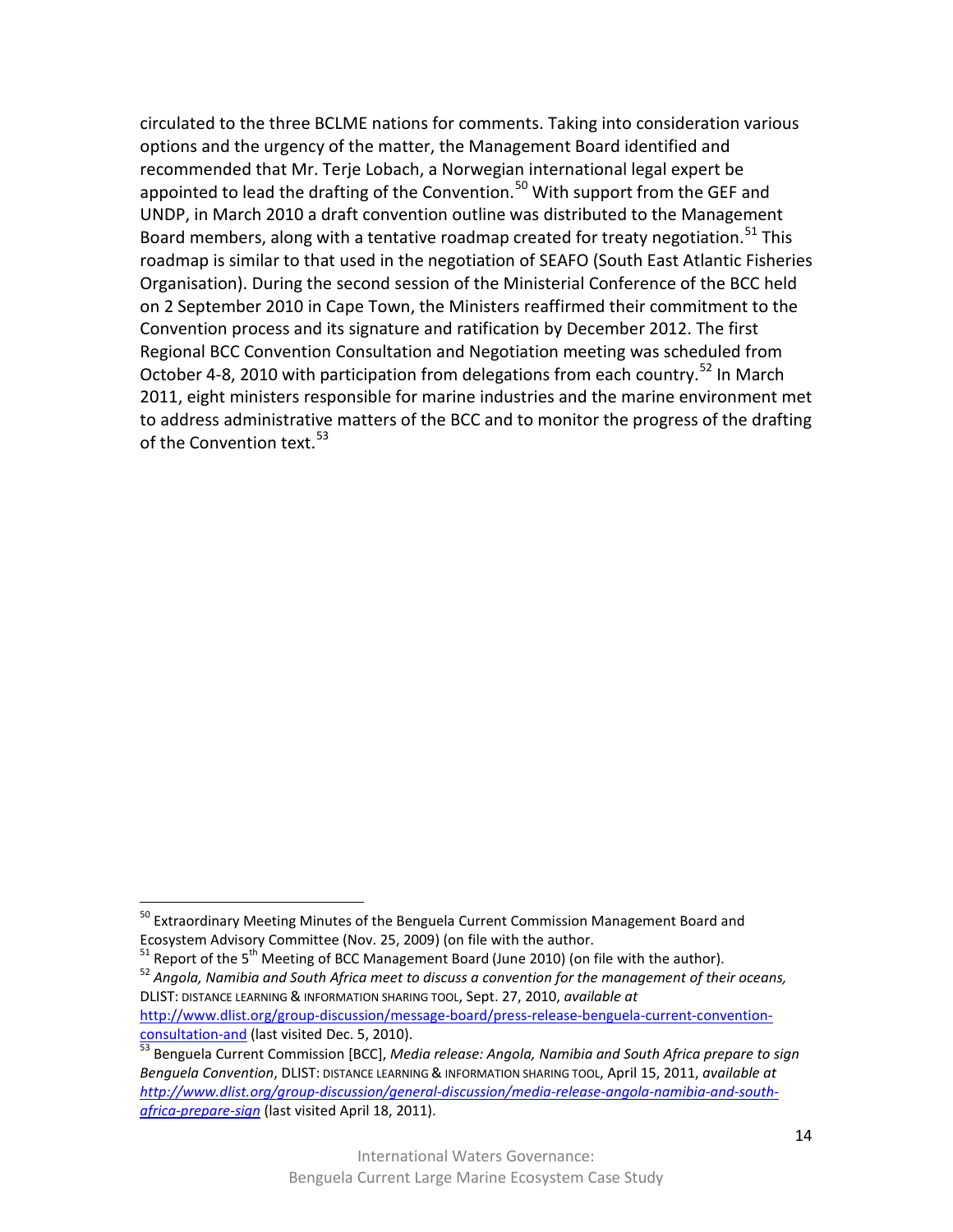# **4.2. Operational Management***[54](#page-14-0)***,***[55](#page-14-1)*

The highest policy and decision-making body of the BCC is the Ministerial Conference. It is comprised of national delegations from each Contracting Party, each of which is led by a minister authorized to represent that party. Its role is to evaluate and approve any changes to the SAP, and take any actions necessary to facilitate implementation of the SAP. Also within the Ministerial Conference's mandate is to take all measures necessary to expedite the negotiation, conclusion, signature, ratification, and implementation of the comprehensive, binding instrument.

The Management Board consists of national delegations from each Contracting State. A Director-General or Permanent Secretary (or his or her nominee) leads each delegation. Its mandate is to promote a coordinated regional approach to dealing with management issues concerning the BCLME and its functions. This includes coordinating IA and SAP implementation by the Contracting Parties, and advancing and representing the common interests of the Contracting Parties in BCLME issues. Reporting to the Board are committees including, but not limited to, Minerals and Petroleum, Marine Living Resources, and Ecosystem Health.

A Secretariat is the body that facilitates the implementation and effective monitoring of the SAP. Its role is to: arrange and support BCC meetings; negotiate with donors interested in supporting implementation of the SAP; to perform financial and other administrative services for proper and efficient BCC operation; to prepare the plans, projects, assessments, reports, and other documentation required by the commission; to assist the Ecosystem Advisory Committee and subsidiary bodies to prepare such documents; and to obtain and regularly update information required by the Contracting States for the implementation of the IA and SAP.

An Ecosystem Advisory Committee consists of experts nominated by each of the Contracting Parties and is supervised by the Management Board. Its role is to support decisions made by the Management Board, Ministerial Conference, and the Contracting Parties by providing the best available scientific, management, legal and other information, and expert advice concerning the conservation and ecologically sustainable use and development of the BCLME. The Committee also works to build capacity within the Contracting Parties to generate and provide this information and expert advice on a

<span id="page-14-1"></span><sup>55</sup> Benguela Current Commission [BCC]*, Management Board*, *available at* [http://www.bclme.org/index.php?option=com\\_k2&view=item&layout=item&id=51&Itemid=225](http://www.bclme.org/index.php?option=com_k2&view=item&layout=item&id=51&Itemid=225) (last visited Dec. 15, 2010); Benguela Current Commission [BCC], Ecosystem Advisory, *available at [http://www.bclme.org/index.php?option=com\\_k2&view=item&layout=item&id=49&Itemid=226](http://www.bclme.org/index.php?option=com_k2&view=item&layout=item&id=49&Itemid=226)* (last visited Dec. 15, 2010); Benguela Current Commission [BCC], *Ministerial Conference*, *available at* [http://www.bclme.org/index.php?option=com\\_k2&view=item&layout=item&id=52&Itemid=175](http://www.bclme.org/index.php?option=com_k2&view=item&layout=item&id=52&Itemid=175) (last visited Dec. 15, 2010); Benguela Current Commission [BCC], *Secretariat*, *available at*  [http://www.bclme.org/index.php?option=com\\_k2&view=item&layout=item&id=50&Itemid=228.](http://www.bclme.org/index.php?option=com_k2&view=item&layout=item&id=50&Itemid=228) (last visited Dec. 15, 2010).

<span id="page-14-0"></span><sup>54</sup> Benguela Current Commission Interim Agreement, Jan. 31, 2007, *available at* [http://www.bclme.org/index.php?option=com\\_k2&view=item&layout=item&id=48&Itemid=198.](http://www.bclme.org/index.php?option=com_k2&view=item&layout=item&id=48&Itemid=198)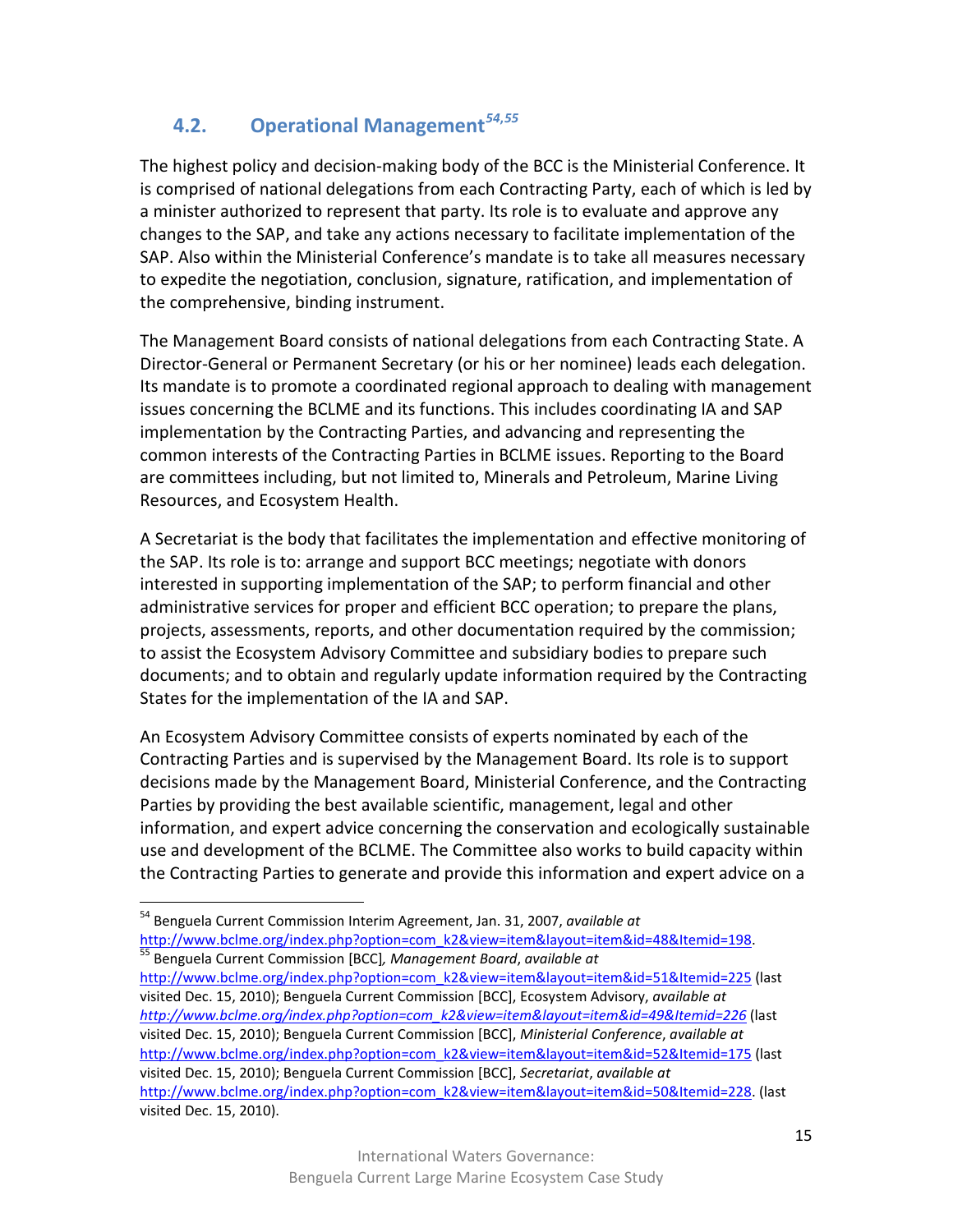sustainable basis. This includes holding annual meetings, annually submitting work plans and budget plans, and creating annual reports. The Committee operates through regional Joint Working Groups.

### **4.3. Monitoring mechanisms**

Monitoring mechanisms defined by the IA include the role of the Management Board in overseeing the committees that report to it, reviewing annual submissions from the Ecosystem Advisory Committee of draft work and budget plans and annual reports, and coordinating the overall implementation of the SAP and IA. The Ministerial Conference reviews decisions made by the Management Board, and monitors overall implementation of the SAP.<sup>[56](#page-15-0)</sup>

<span id="page-15-0"></span><sup>56</sup> Benguela Current Commission Interim Agreement art. 1, Jan. 31, 2007, *available at* [http://www.bclme.org/index.php?option=com\\_k2&view=item&layout=item&id=48&Itemid=198.](http://www.bclme.org/index.php?option=com_k2&view=item&layout=item&id=48&Itemid=198)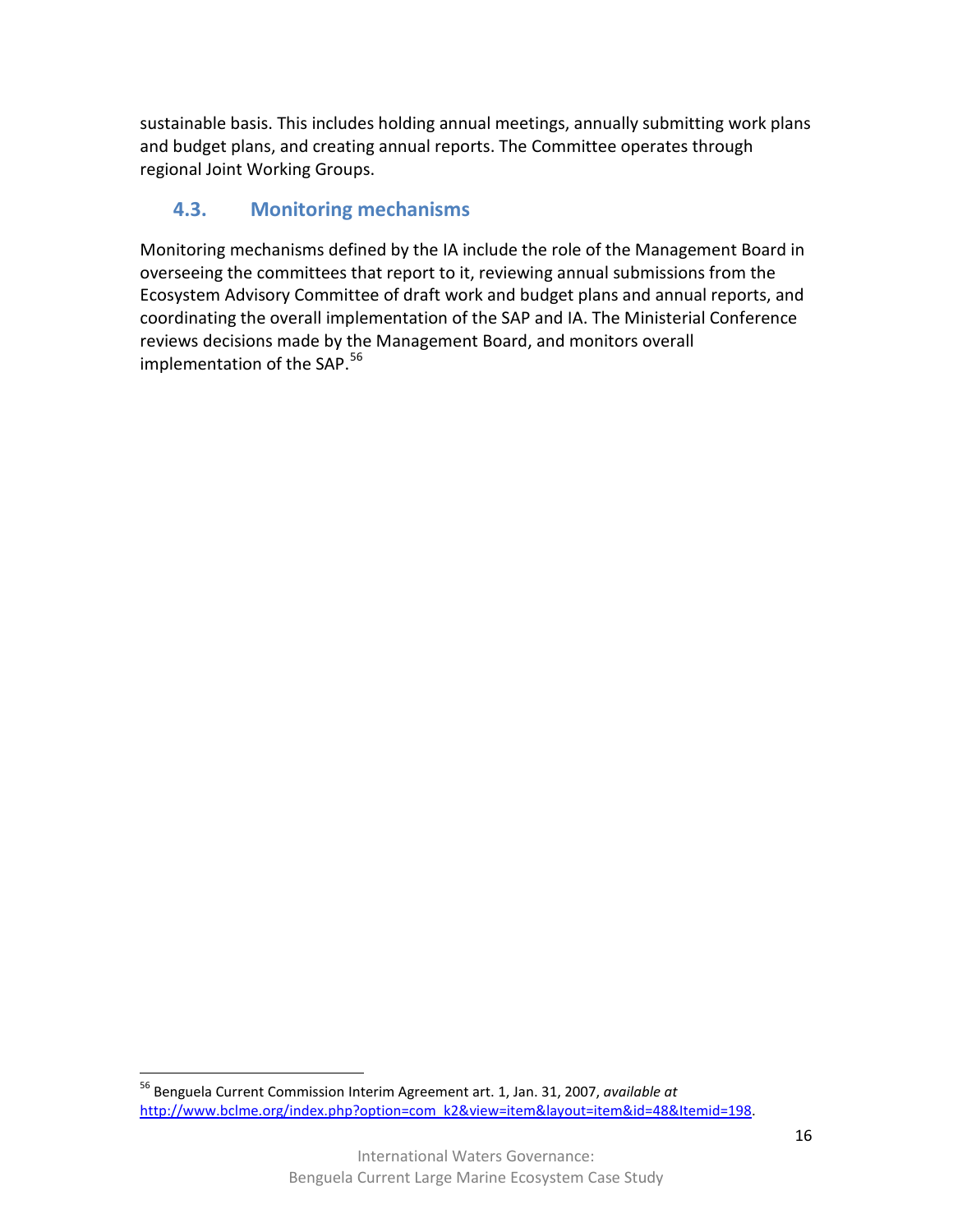# **5. Assessment of Agreement**

## **5.1. Does the Agreement accomplish its objectives?**

The purpose of the IA was to facilitate development of a legally binding agreement among South Africa, Namibia, and Angola for cooperative management of the BCLME. While the IA and SAP are still being implemented, negotiations for such an agreement are happening, and the three countries are preparing to sign and ratify the agreement by December 2012.<sup>[57](#page-16-0)</sup> It is regarded as an effective document that has successfully formed the basis of the legal convention for the BCC. Although, in the final review of the BCLME Programme, the concern was raised that the BCC should have formulated a full Convention earlier on in the project, to have it completed by 2008 when the GEF funding ended, in retrospect, this may not have been achievable.<sup>[58](#page-16-1)</sup>

Stakeholders have been involved throughout the process, in the development of the TDA, SAP, and IA negotiations.<sup>[59](#page-16-2)</sup> Currently, the three BCLME nations are well represented in the Management Board and Ministerial Conference from crosscutting ministries (Marine Fisheries and Resources, Environmental Affairs, Tourism, Mines and Energy, Transport and Communication), as well as the SADC, UNDP and SEAFO.<sup>[60,](#page-16-3)[61](#page-16-4)</sup> Nongovernmental representatives are often included as ad hoc advisors to the Ecosystem Advisory Committee.<sup>[62](#page-16-5)</sup> States, bodies, and other agencies that are not contracting parties can also request to attend Ministerial Conference meetings.<sup>[63](#page-16-6)</sup>

In addition, outlined in the role of the Management Board is to establish mechanisms for interacting with the private sector, non-governmental organizations, and other stakeholders and communities; and to ensure that there is adequate consultation with stakeholders in relation to the development and amendment of the SAP and other action plans.<sup>[64](#page-16-7)</sup>

<span id="page-16-0"></span><sup>57</sup> Benguela Current Commission [BCC], *Media release: Angola, Namibia and South Africa prepare to sign Benguela Convention, supra* note 53.<br><sup>58</sup> Personal Communication with Michael O'Toole, (4 Jan. 2011)(on file with the author).

<span id="page-16-2"></span><span id="page-16-1"></span><sup>59</sup> *Angola, Namibia and South Africa meet to discuss a convention for the management of their oceans,*, *supra* note 52.

<span id="page-16-4"></span><span id="page-16-3"></span> $^{60}$  Report of the 1<sup>st</sup> Meeting of BCC Management Board (July 2007) (on file with the author).<br><sup>61</sup> Id.

<span id="page-16-5"></span><sup>62</sup> Benguela Current Commission [BCC]*, Ecosystem Advisory*, BENGUELA CURRENT COMMISSION, [http://www.bclme.org/index.php?option=com\\_k2&view=item&layout=item&id=49&Itemid=226,](http://www.bclme.org/index.php?option=com_k2&view=item&layout=item&id=49&Itemid=226) (last visited Dec. 15, 2010).

<span id="page-16-7"></span><span id="page-16-6"></span><sup>63</sup> Benguela Current Commission Interim Agreement art. 6, Jan. 31, 2007, *available at* [http://www.bclme.org/index.php?option=com\\_k2&view=item&layout=item&id=48&Itemid=198.](http://www.bclme.org/index.php?option=com_k2&view=item&layout=item&id=48&Itemid=198)  $\overline{64}$  Id.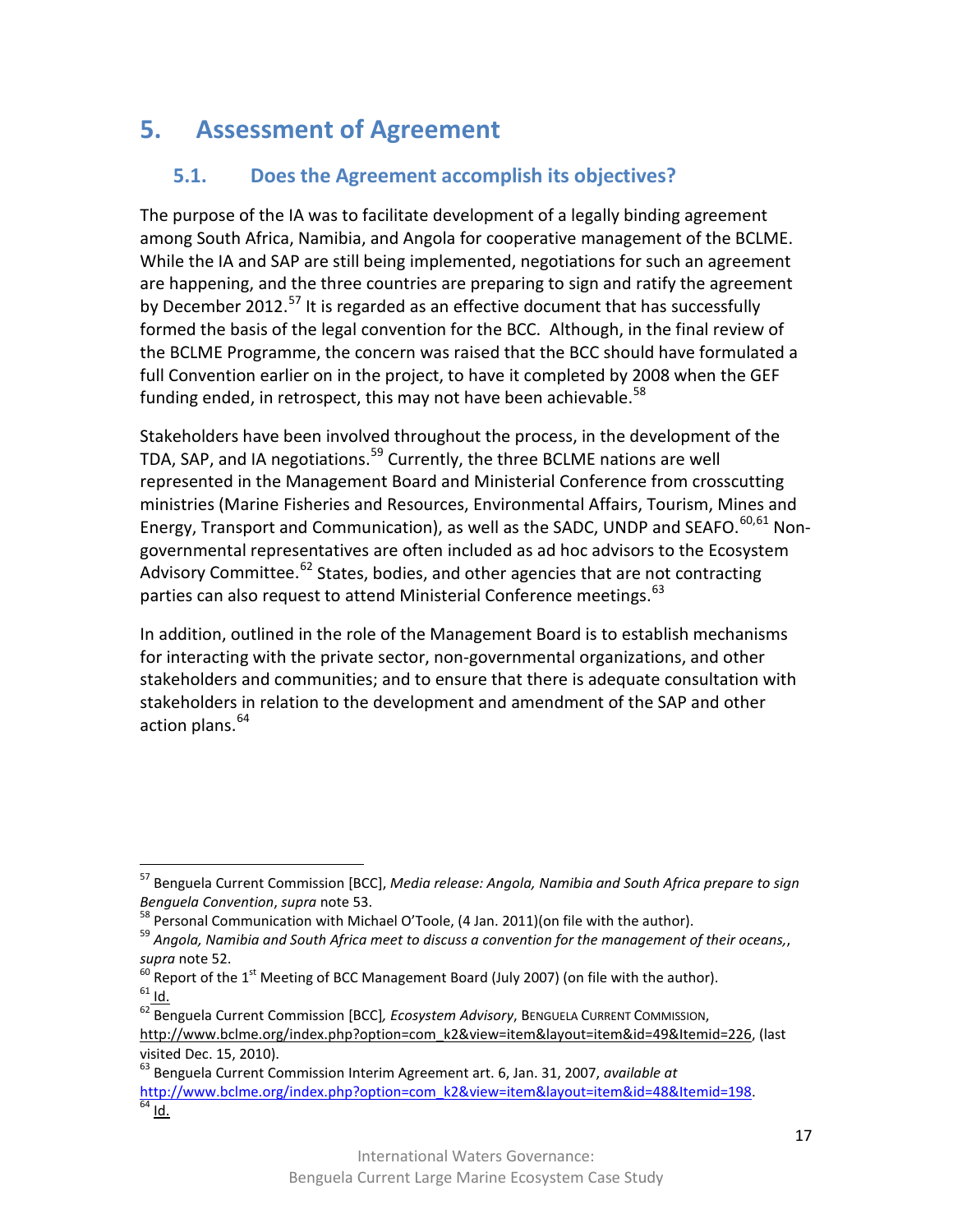### **5.2. Costs and benefits**

To date, no official cost benefit analysis has been done regarding the IA, but it is likely that the Agreement has already more than paid off in terms of improved fish and seafood yields, cooperative research, shared cruises and ship time, and joint management between the countries. $65$  As indicated by the economic study completed prior to the IA, economies of scale in, for example, training of regional experts, and cooperation on environmental protection and pollution control, result in overall benefits for the region.<sup>[66](#page-17-1)</sup> The IA does, however, result in operational costs, including BCC staff salaries and Ecosystem Advisory Committee projects. Furthermore, nations experience a loss of sovereignty, although this can also facilitate political good will and have a positive effect on conflict resolution and border issues. While the BCC is still in the implementation phase, and it may take time for benefits to be realized, the economic study, based on landed values, economic rent, exports, contributions to the GCP, employment, and food security indicated that the scenario implemented would have significant potential for high net income resulting from cooperative management.

### **5.3. Effectiveness of particular provisions**

Between funding from the three BCLME nations and donors (including Norway and Iceland), and from the GEF-UNDP for the SAP-IMP project, the IA has been successfully funded. When the 4-year SAP-IMP project is over, the aim is that the contracting parties will be able to fund the project themselves, and that sustainable funding mechanisms will be included in the legally binding convention that is created.<sup>[67](#page-17-2),[68](#page-17-3)</sup>

The EAC has implemented a variety of projects that contribute to research and BCLME monitoring. This includes projects to improve data exchange, such as *Renovation, Upgrading & Operationalisation of an Integrated State of the Ecosystem Information for the BCC*, and a project to *Develop a Data Policy and Data Management Protocol for BCC.[69](#page-17-4)* In addition, a data and information manager position has been created to support commission.<sup>[70](#page-17-5)</sup>

As no major disputes have emerged, dispute resolution provisions of the IA have not been tested.

<span id="page-17-0"></span> $65$  Personal Communication with Michael O'Toole, (4 Jan. 2011) (on file with the author).

<span id="page-17-1"></span><sup>66</sup> RASHID USSIF SUMAILA ET AL., BENGUELA CURRENT COMMISSION (BCC) ECONOMIC STUDY (Vancouver: Fisheries Economics Research Unit, Fisheries Centre, University of British Columbia, 2005)[hereinafter SUMAILA, ECONOMIC STUDY], *available at* [http://earthmind.net/marine/docs/bcc-economic-study.pdf.](http://earthmind.net/marine/docs/bcc-economic-study.pdf)

<span id="page-17-2"></span><sup>&</sup>lt;sup>67</sup> Report of the 5<sup>th</sup> Meeting of BCC Management Board, *supra* note 51.

<span id="page-17-3"></span><sup>68</sup> UNDP, *Implementation of the Benguela Current LME Strategic Action Programme, supra* note 48.

<span id="page-17-4"></span><sup>69</sup> Benguela Current Commission [BCC]*, Ecosystem Advisory: EAC BCC Projects Under Implementation 2009 to 2012, supra* note 49.

<span id="page-17-5"></span> $^{70}$  Report of the 5<sup>th</sup> Meeting of BCC Management Board (Oct. 2007) (on file with the author).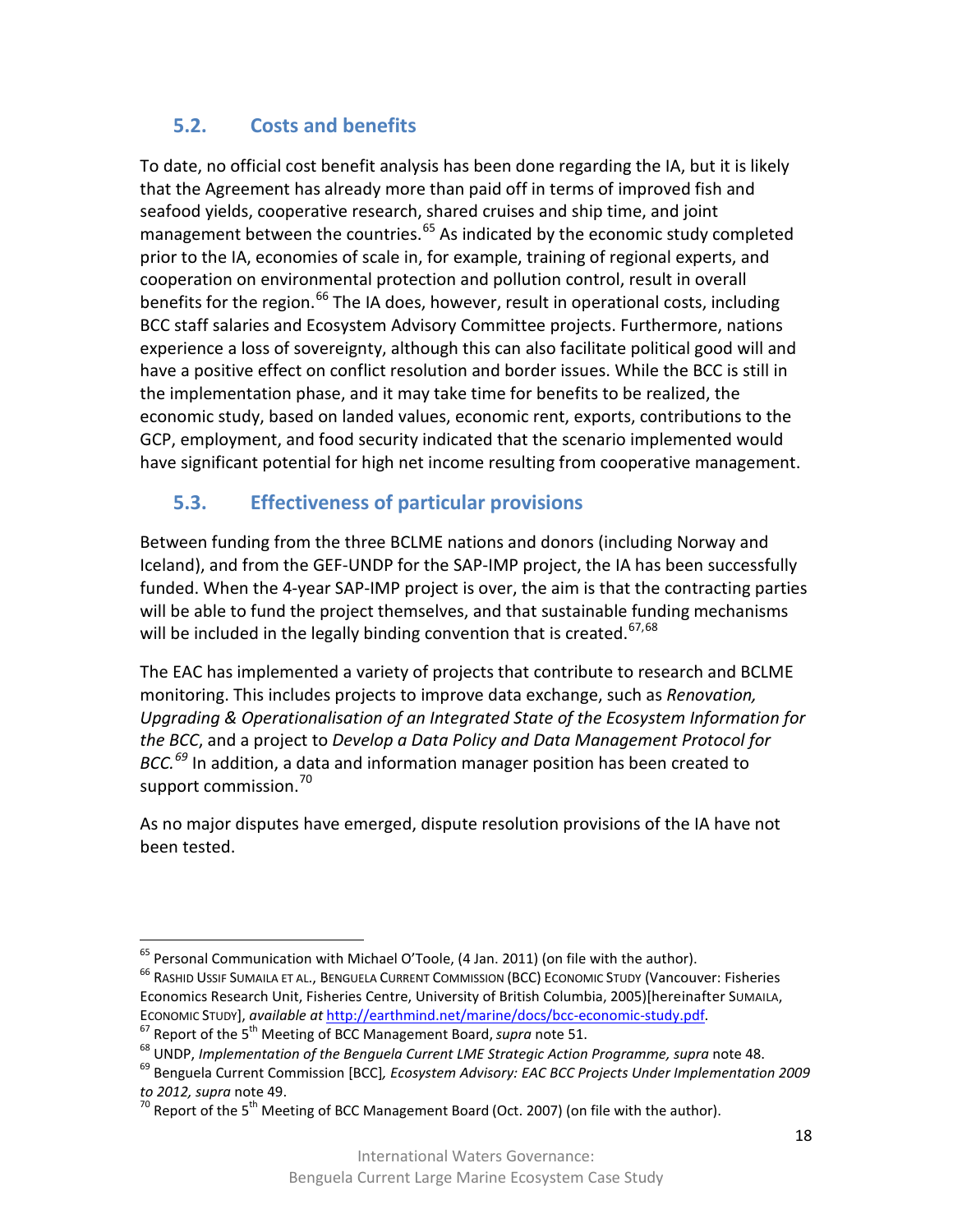#### **5.4. Need for additional agreements**

The IA has not been amended and no issues have emerged that were not adequately addressed by the original agreement. This shows the benefits of the years of cooperation and research prior to the IA, as well as the advantage that any issues revealed to be important may subsequently incorporated into the legally binding Convention.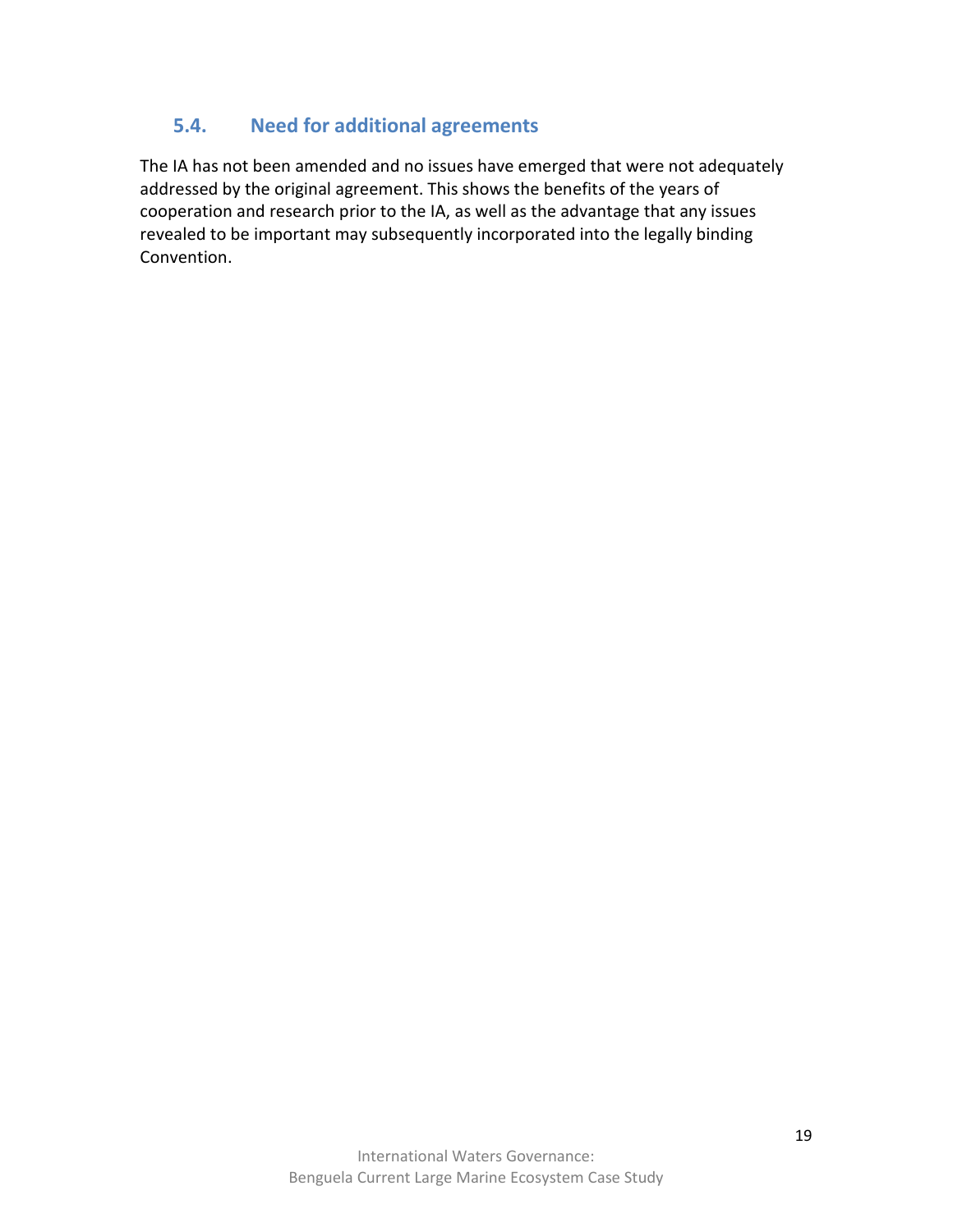# **6. Concluding Remarks**

Recent history has shown cooperation between Angola, Namibia, and South Africa through programmes including BENEFIT, the BCLME Programme, and ultimately the signing of the IA and creation of the BCC. Continued scientific and technical support in training and research has developed the region's knowledge base and the capacity for cooperative management. While the outcome goal of sustainable BCLME resource management has not fully been achieved, projects are still under implementation and positive progress towards this goal is being made.<sup>[71](#page-19-0)</sup>

The BCLME Programme, BENEFIT and other initiatives were crucial in establishing trust, communication, and cooperation among the contracting parties. This was done through: effective programme management and coordination; strong stakeholder attendance at regional workshops; exchange of visits by national managers and government personnel; cooperative actions through working groups and management committees; and promotion of the BCLME in the region through the SADC Sectoral Coordinating Committee for Marine Fisheries in Namibia framework.

Throughout this process, additional valuable lessons have been learned. This includes recognizing the importance of participatory process and full stakeholder involvement; the comprehensive SAP (from which the IA was developed), was based on the TDA and written with consensus through further discussions with government ministries and other stakeholder groups. Achieving consensus among these parties was crucial, and an experienced facilitator and using the Logic Framework Analysis approach in the planning process were found to be beneficial. Specialized input from UNDP-GEF consultants who attended the TDA and SAP regional workshops helped develop the SAP and draft project brief. The resultant SAP was an effective, thorough, and mutually agreed upon document that played an important role in defining and describing the process. It spelled out the challenges and principals fundamental to integrated marine ecosystem management of the BCLME, and specifies the nature, scope, and timetable for implementation of policy actions. It also outlined the institutional arrangements and structures required to complete the goals of the TDA, promote wider co-operation with external institutions and programmes, and addresses mechanisms of long-term sustainable funding for the integrated management of the BCLME.<sup>[72](#page-19-1)</sup> The TDA, SAP, and IA represent steps taken towards sustainable management of the BCLME ecosystem by South Africa, Namibia, and Angola. The creation of the IA in particular has allowed for

[http://iwlearn.net/publications/misc/presentation/experience-with-gef-strategic-sap-projects](http://iwlearn.net/publications/misc/presentation/experience-with-gef-strategic-sap-projects-plenary.pdf/view)[plenary.pdf/view.](http://iwlearn.net/publications/misc/presentation/experience-with-gef-strategic-sap-projects-plenary.pdf/view)

<span id="page-19-0"></span><sup>71</sup> ABRAHAM IYAMBO, COMING TOGETHER FOR THE BENGUELA: TWO PROGRAMMES- ONE GOAL, BCLME: <sup>A</sup> DECADE OF COLLABORATION*,* 2 (Benguela Current Large Marine Ecosystem Programme (BCLME), 2007), *available at*  <http://archive.iwlearn.net/www.bclme.org/www.bclme.org/> (follow "Ten years of collaboration: The final symposium of the BENEFIT and BCLME programmes – Swakopmund, November 2007" hyperlink; then follow "A Decade of Collaboration (PDf file" hyperlink) (last visited Nov. 30, 2010).

<span id="page-19-1"></span><sup>72</sup> Mick O'Toole, *Panelist Abstract: Summary of Key Issues and Best Practices/Lessons Learned,* (Session III: Experience with GEF Strategic (SAP) Projects Plenary), IWLEARN.NET, *available at*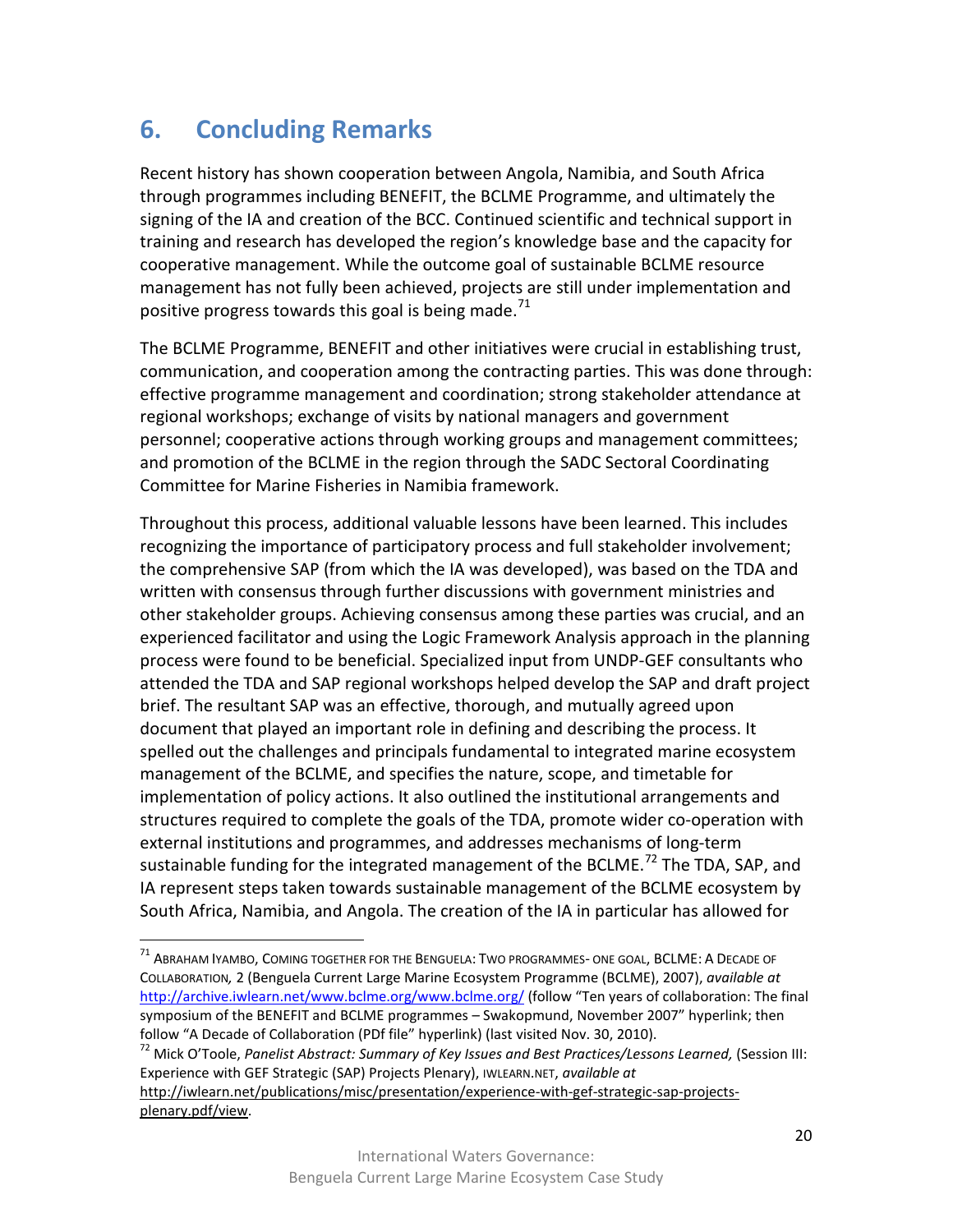learning, the building of mutual trust, and the development of mechanisms for long-term sustainable funding,<sup>[73](#page-20-0)</sup> and the success of this process is seen in the progress made towards the signing of the Benguela Convention.

<span id="page-20-0"></span><sup>73</sup> SUMAILA, ECONOMIC STUDY, *Supra* note 66.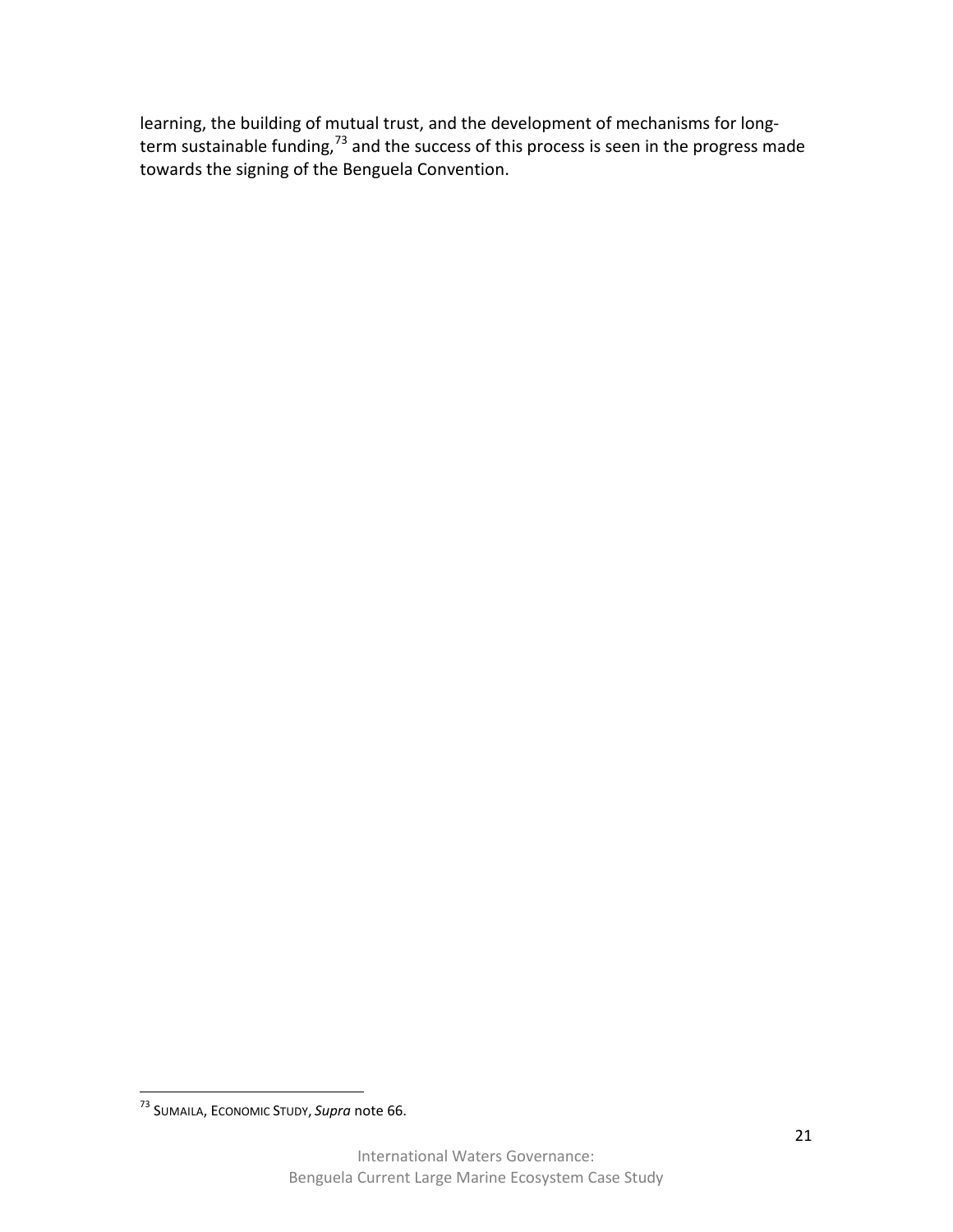# **ANNEX I: History of International Cooperation<sup>74</sup>**

| <b>Category</b>                | <b>International/Regional</b><br><b>Instrument</b>                                                                         | <b>South Africa</b>       | <b>Namibia</b>       | <b>Angola</b>        |
|--------------------------------|----------------------------------------------------------------------------------------------------------------------------|---------------------------|----------------------|----------------------|
| Legal                          | UN Convention on the Law of the Sea (UNCLOS),<br>1982                                                                      | Ratified                  | Ratified             | Ratified             |
| <b>Fisheries</b>               | UN Fish Stocks Agreement for the Conservation and<br>Management of Straddling Stocks and Highly<br><b>Migratory Stocks</b> | Ratified                  | Ratified             | Ratified             |
|                                | FAO Code of Conduct for Responsible Fisheries                                                                              | Ratified                  | Ratified             | Ratified             |
|                                | International Plan of Action to Prevent, Deter and<br>Eliminate illegal, unreported and unregulated fishing                | Ratified                  | Ratified             | <b>Not Ratified</b>  |
|                                | International Plan of Action for the Conservation<br>and Management of Sharks                                              | Ratified                  | Ratified             | <b>Not Ratified</b>  |
|                                | International Plan of Action for the Management of<br><b>Fishing Capacity</b>                                              | Ratified                  | Ratified             | <b>Not Ratified</b>  |
|                                | International Plan of Action for Incidental Catch of<br><b>Seabirds</b>                                                    | Ratified                  | Ratified             | <b>Not Ratified</b>  |
|                                | <b>SADC Protocol on Fisheries</b>                                                                                          | Ratified                  | Ratified             | Ratified             |
|                                | Commission for the Conservation of Southern Blue-<br>fin Tuna                                                              | Cooperating<br>Non-Member | Not Member           | Not Member           |
|                                | International Commission for the Conservation of<br><b>Atlantic Tuna</b>                                                   | Contracting<br>Party      | Contracting<br>Party | Contracting<br>Party |
|                                | <b>Commission for the Conservation of Antarctic</b><br><b>Marine Living Resources</b>                                      | Member                    | Member               | Not Member           |
| <b>Biodiversity</b>            | <b>Convention on Biological Diversity (CBD)</b>                                                                            | Ratified                  | Ratified             | Ratified             |
| Large marine<br>ecosystem      | Agulhas Current Large Marine Ecosystem (ACLME)                                                                             | <b>Member</b>             | <b>NA</b>            | <b>NA</b>            |
| management                     | <b>Gulf of Guinea Large Marine Ecosystem (GGLME)</b>                                                                       | <b>NA</b>                 | <b>NA</b>            | Member               |
|                                | Benguela Current Large Marine Ecosystem (BCLME)                                                                            | Member                    | Member               | Member               |
| Safety &<br><b>Environment</b> | International Convention for the Safety of Life at Sea                                                                     | Ratified                  | Ratified             | Ratified             |
|                                | United Nations Convention on Climatic Change<br>(UNFCC)                                                                    | Ratified                  | Ratified             | Ratified             |
|                                | Declaration on the Protection of the Marine<br><b>Environment from Land-Based Activities, 1995</b>                         | Ratified                  | Ratified             | Ratified             |
|                                | Convention on the Conservation of Migratory<br>Species of Wild Animals, 1979                                               | Ratified                  | Ratified             | Ratified             |
|                                | Convention on International Wet Lands recognised<br>as Important Habitats for as Aquatic Birds (Ramsar)                    | Ratified                  | Ratified             | <b>Not Ratified</b>  |
|                                | International Convention for the Regulation of<br>Whaling                                                                  | Ratified                  | Ratified             | <b>Not Ratified</b>  |
|                                | Convention for the Protection of the Ozone Layer                                                                           | Ratified                  | Ratified             | Ratified             |

<span id="page-21-0"></span><sup>74</sup> UNDP, *Implementation of the Benguela Current LME Strategic Action Programme, supra* note 48.